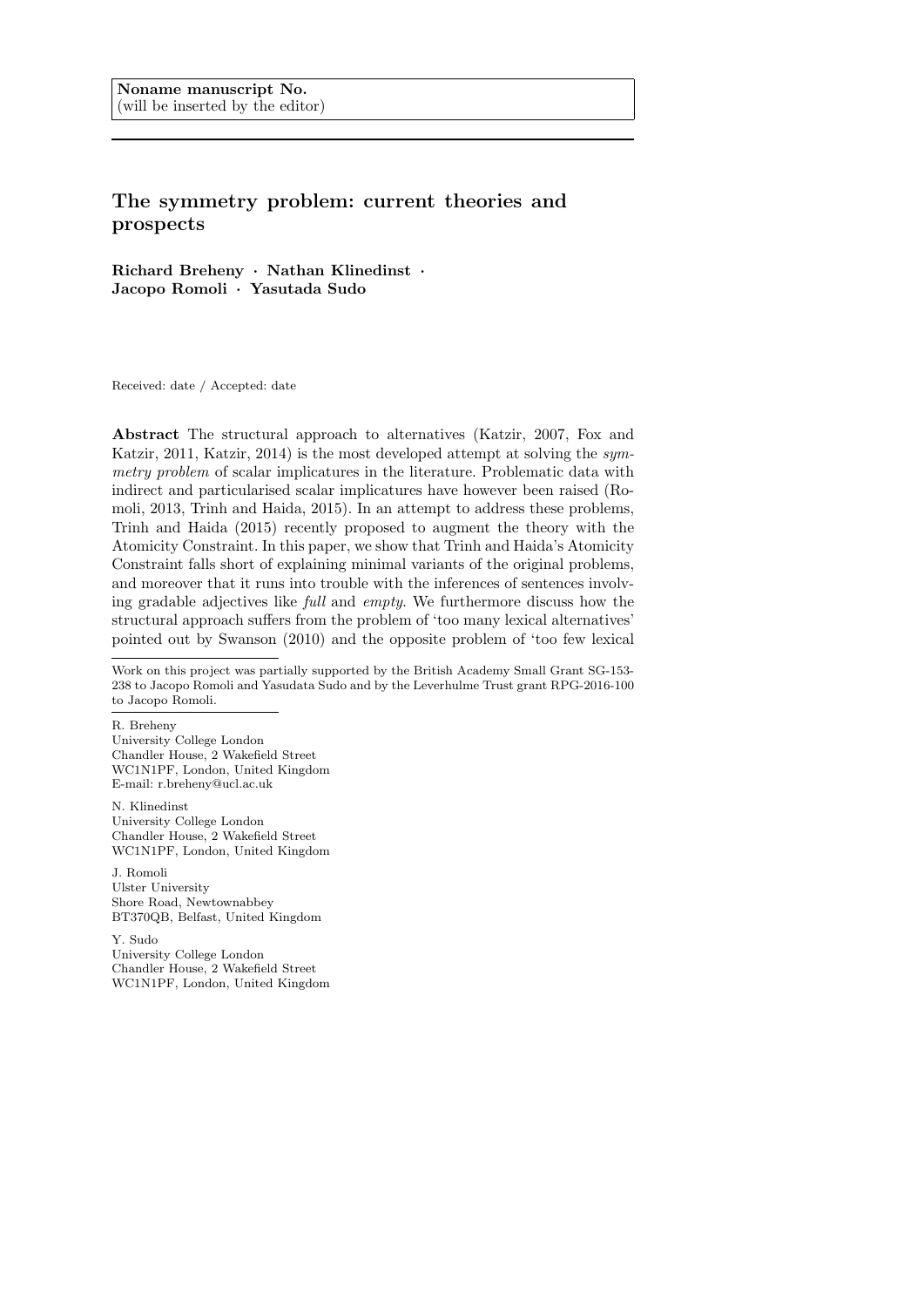alternatives.' These three problems epitomise the challenge of constructing just enough alternatives under the structural approach to solve the symmetry problem in full generality. Finally, we also sketch another recent attempt at solving the symmetry problem, which is the approach based on relative informativity and complexity by Bergen et al. (2016), and we argue that they also do not provide a general solution to the symmetry problem, by pointing to some of the open problematic cases for this approach as well. We conclude that while important progress has been made in the theory of alternatives for scalar implicatures in the last few years, a full solution to the symmetry problem remains an important open challenge for such theories.

Keywords Alternatives · Exhaustification · Scalar Implicature · Symmetry problem

## 1 Introduction

#### 1.1 The symmetry problem

Theories of scalar implicatures, while quite diverse, tend to have the following shape: the scalar implicatures of sentence  $S$  are the negations of alternative sentences (or simply alternatives) of  $S<sup>1</sup>$  In particular, as a first approximation, the scalar implicatures of  $S$  are the negation of all alternatives of  $S$  that are relevant and more informative than  $S<sup>2</sup>$  For instance, where (1-a) has the scalar implicature in (1-b), this is derived in reference to the alternative John did all of the homework.

- (1) a. John did some of the homework.
	- b.  $\rightarrow$  John didn't do all of the homework

A theory of alternatives that explains how alternatives are determined for a given sentence is therefore a crucial part of a theory of scalar implicatures.

<sup>1</sup> There are approaches to scalar implicatures that do not make use of alternative sentences, e.g. Van Rooij and Schulz 2004, 2006 and Fine to appear. They have, however, equivalent formulations that do (see Spector 2016 for discussion). Our focus in this paper is the approaches explicitly based on alternatives, especially the structural approach to alternatives. We leave for future research investigating how many of the problems discussed here extend to the approaches not explicitly based on alternatives.

<sup>2</sup> More precisely, in the Neo-Gricean tradition, scalar implicatures are derived in two stages. A primary inference is that the speaker is not certain about any more informative, relevant alternatives. This 'uncertainty' implicature about the speaker is made on the grounds that they will say the most informative relevant thing they believe to be true. A secondary assumption of opinonatedness yields the stronger implicature that the speaker thinks the alternative is not true (see Soames 1982, Horn 1972, 1989, Gazdar 1979, Sauerland 2004 among others). Alternatively, if the speaker is not assumed to be opinionated, an inference that the speaker is ignorant about stronger alternatives is derived. Other approaches to scalar implicatures (Chierchia et al. 2012, Fox 2007 among others) derive the strong scalar implicature directly via a grammatical mechanism that is independent of the mechanisms of ignorance implicature.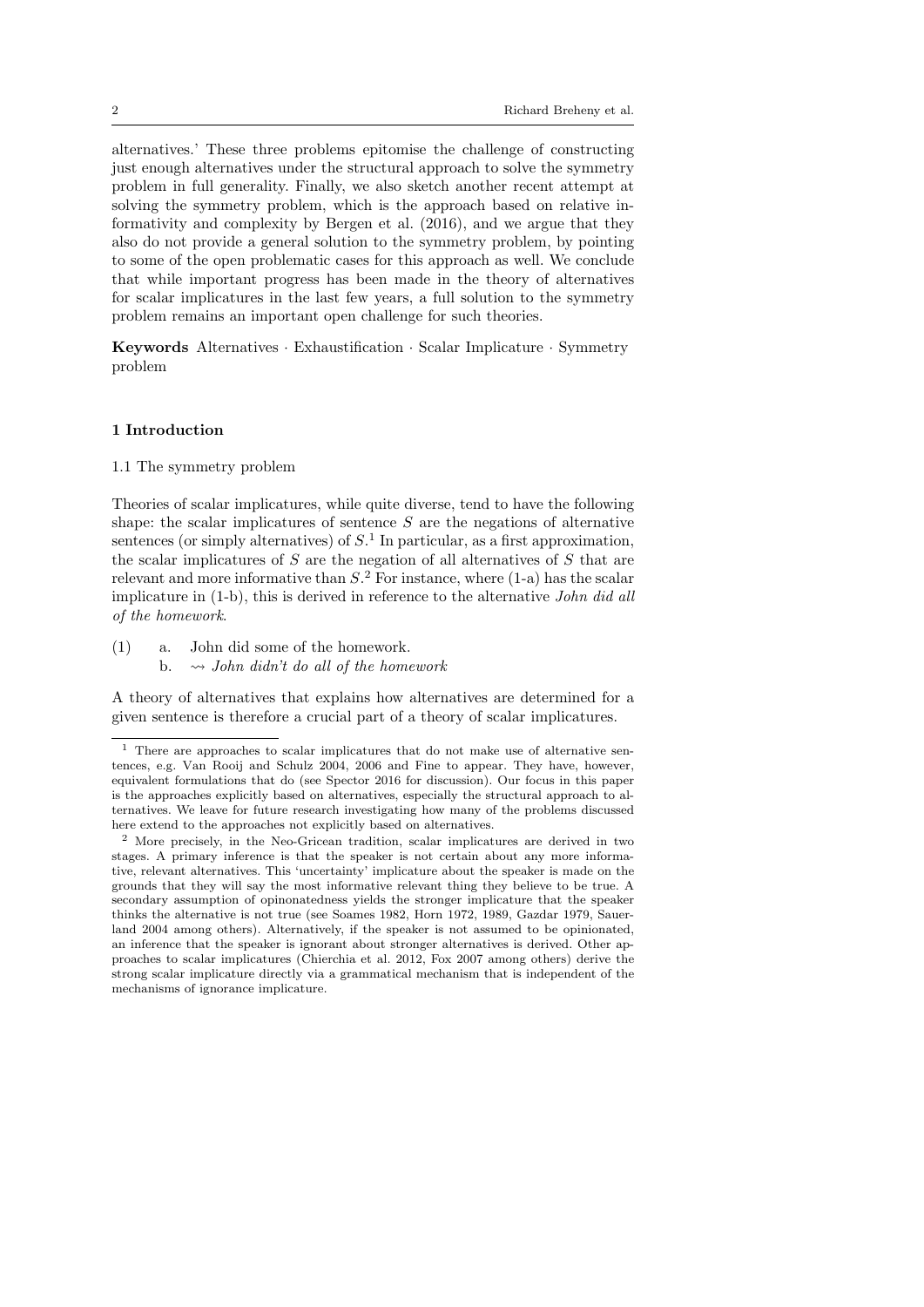An important problem for a theory of alternatives is the so-called *symmetry* problem, which has to do with the question of how to restrict alternatives (Kroch 1972, Fox 2007, Katzir 2007, Fox and Katzir 2011 among others). In order to see the problem, let us consider a concrete example. For (1-a) above, for example, we have to make sure that (2) must not be an alternative.

(2) John did some but not all of the homework.

The reason is that if (2) were an alternative, it would generate its negation as a scalar implicature, namely, that John did either none or all of the homework. Since the literal meaning of (1-a) says that John did some of the homework, it would, then, follow that John did all of the homework. However, this scalar implicature would contradict the scalar implicature (1-b). Thus, in order to explain why (1-a) has (1-b) as a scalar implicature, it needs to be explained why (2) does not enter the computation of scalar implicatures.

More generally, S with a scalar implicature that  $\neg A$  for some alternative A should not have a sentence that means  $S \wedge \neg A$  as an alternative. This is because if  $S \wedge \neg A$  were an alternative, it would yield a scalar implicature that  $\neg(S \land \neg A)$ , which would contradict what the S says and the scalar implicature  $\neg A$ . We follow the literature and call alternatives like A and  $S \land \neg A$  symmetric alternatives. 3

The symmetry problem is, therefore, the problem of how to make sure that A is an alternative to S but not its symmetric alternative  $S \wedge \neg A$ . It should also be noticed that the fact that (1-a) never implicates that John did all the homework implies that (2) cannot be an alternative to the exclusion of *John* did all of the homework. The theory of alternatives needs to explain this as well.

#### 1.2 Non-weaker alternatives

The symmetry problem suggests that the set of alternatives should be somehow restricted. To make the problem more complicated, there are reasons to

Trinh and Haida 2015 modify this version slightly as in (ii) to extend it to the cases of particularised implicatures that they discuss. Notice that the two definitions are equivalent for a sentence S and alternatives A and  $S \wedge \neg A$ , if A asymmetrically entails S. See also Katzir 2014 for a generalised definition of symmetry.

(ii) a.  $[[S_1]]$  is relevant iff  $[[S_2]]$  is relevant b.  $[[S_1]] \cap [[S_2]] = \emptyset$  $\overline{\begin{bmatrix}S_1\end{bmatrix}} \cap \overline{\begin{bmatrix}S_2\end{bmatrix}} = \emptyset$ 

 $^3\,$  The definition of symmetric alternatives from Fox and Katzir 2011 is as follows:

<sup>(</sup>i) Let S,  $S_1$ ,  $S_2$  be sentences such that  $S_1$  and  $S_2$  are alternatives to S. We say that  $S_1$  and  $S_2$  are *symmetric alternatives* of S if both of the following are true.

a.  $[\S_1] \cup [S_2] = [\S]$ b.  $\|\mathbf{S}_1\| \cap \|\mathbf{S}_2\| = \emptyset$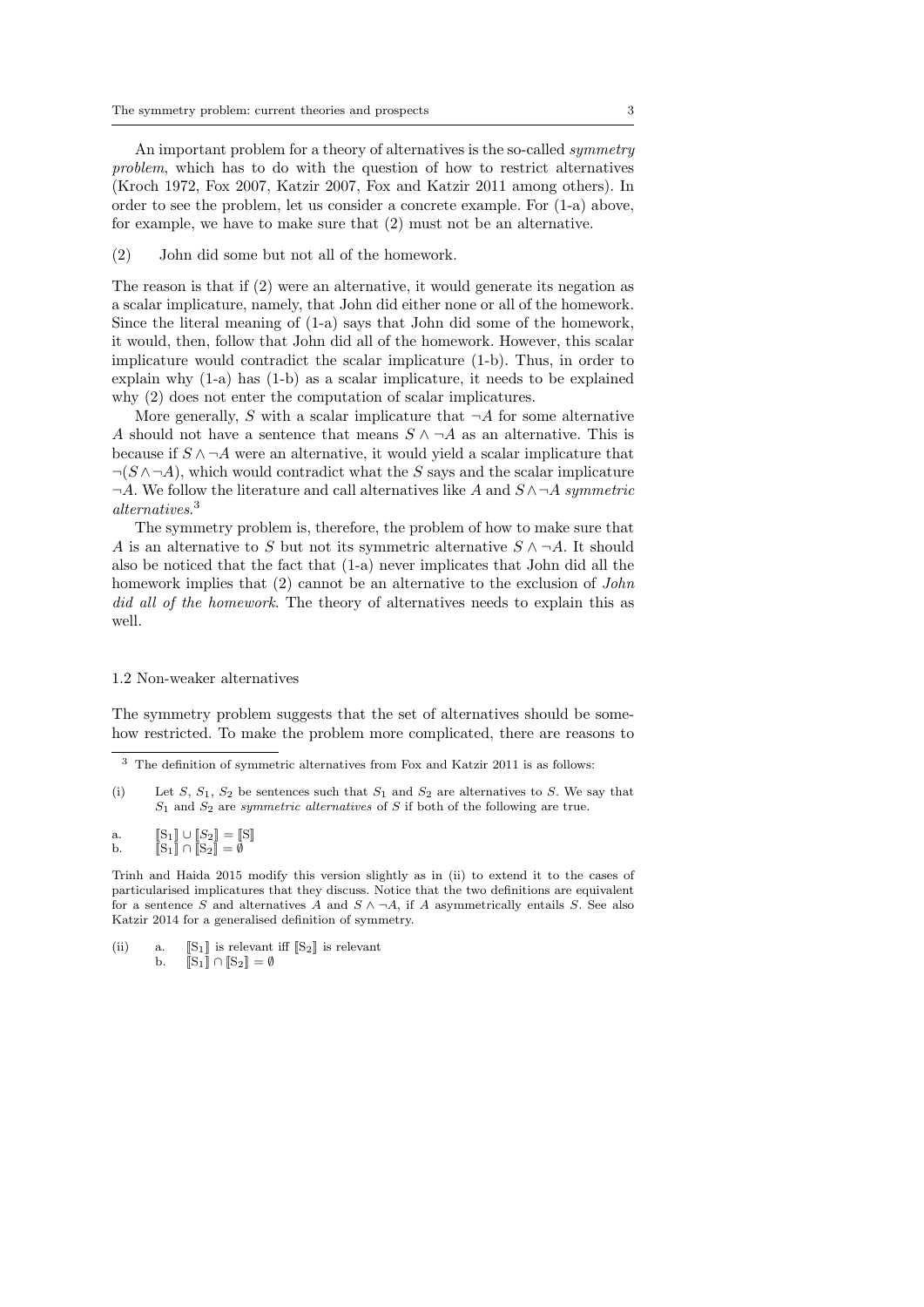

Fig. 1 Situations in which only the literal meaning of (3-a) is true (left) and both the literal meaning and the meaning with the inference are true (right).

believe that the set should be able to contain alternatives that are logically independent of the assertion, in addition to alternatives stronger than it. That is, scalar implicatures would arise as the negations of all relevant alternatives that are not entailed by the assertion (i.e. all alternatives that are stronger than the assertion and those that are logically independent from it).

One argument comes from the observation that a non-monotonic operator  $O$  embedding a scalar term like *some*,  $O(\text{some})$ , can implicate the negation of  $O($ all) (cf. Chemla and Spector, 2011, Spector, 2007). Importantly,  $O($ all) is a logically independent alternative to O(some).

To see this concretely, consider (3-a), involving a non-monotonic operator, every letter but A. The relevant logically independent alternative is (3-b).

(3) a. Every letter but A is connected to some of its circles. b. Every letter but A is connected to all of its circles.

Assuming that scalar implicatures are cancellable, there are two potential readings for (3-a):

- (4) a. Reading without the scalar implicature: A is connected with none of its circles, all the other letters are connected with some or all of their circles.
	- b. Reading with the scalar implicature: A is connected with none of its circles, all the other letters are connected with some of their circles but not all of the others are connected with all of their circles.

These two readings can be distinguished by the connections that the letters other than A have. Concretely, consider the two situations in Figure 1. The picture on the left only makes (4-a) true, while the picture on the right makes both  $(4-a)$  and  $(4-b)$  true. The difference between these situations is intuitively clear: (3-a) is harder to accept as a description of the picture on the left than one of the right. These judgements suggest that the reading with a scalar implicature (4-b) is available.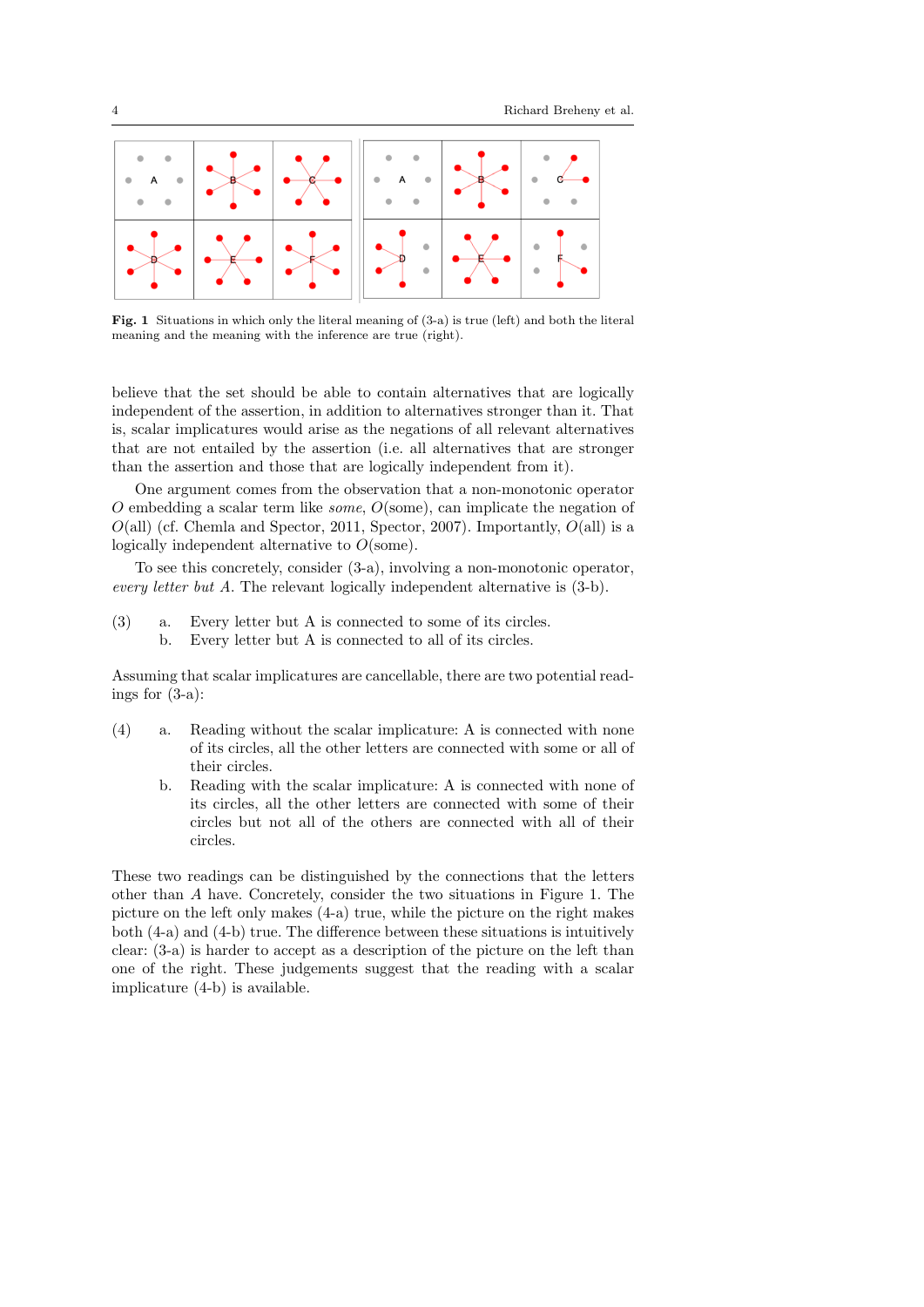Another argument for including logically independent alternatives comes from contextually-determined alternatives. We will discuss such an example below in (11), where *John smoked pot* counts as an alternative to *John ran*.

For these reasons, we will assume throughout this paper that the set of alternatives includes not only logically stronger alternatives but also logically independent alternatives. Note that with logically independent alternatives, we will have to deal with more symmetric alternatives. That is, for a given sentence S with a scalar implicature  $\neg A$  based on an alternative A, the alternative that means  $\neg A$  should not be used to generate a scalar implicature, as it would contradict the observed scalar implicature. For instance, (5) should not be an alternative to (1-a).

(5) John did not do all of the homework.

## 1.3 Outline

A well-known method for avoiding the symmetry problem is to assume that alternatives are restricted lexically (Horn 1972, among others). For instance, assuming that all is a lexically specified alternative to some while some but not all is not, we can successfully prevent *some but not all* from entering the computation of scalar implicatures for (1-a). This theory, however, does not lead to a deep explanation of why certain items are alternatives and others are not. In the current literature, a more principled explanation has been proposed, namely, the structural approach (Katzir, 2007, Fox and Katzir, 2011). This paper focuses critically on this approach, its advantages and remaining open issues. We also discuss briefly the alternative recent approach based on a notion of informativity and cost (Bergen et al., 2016). The rest of paper is structured as follows. In Sect. 2, we review how the structural approach to alternatives solves the symmetry problem with examples like (1-a), and its problems pointed out by Romoli (2013) and Trinh and Haida (2015). In Sect. 3, we critically discuss the proposal by Trinh and Haida (2015) to augment the structural approach with the Atomicity Constraint, and point out further problems it fails to address. In Sect. 4, we discuss two additional problems for the structural approach, the problem of too many alternatives, and the problem of too few alternatives, which further illustrates the general difficulty of obtaining an adequate set of alternatives under the structural approach. Sect. 5 is devoted to a brief discussion of an alternative account of the symmetry problem, the approach based on informativity and cost by Bergen et al. (2016). We argue that this account also does not provide a full solution to the symmetry problem. We conclude the paper in Sect. 6.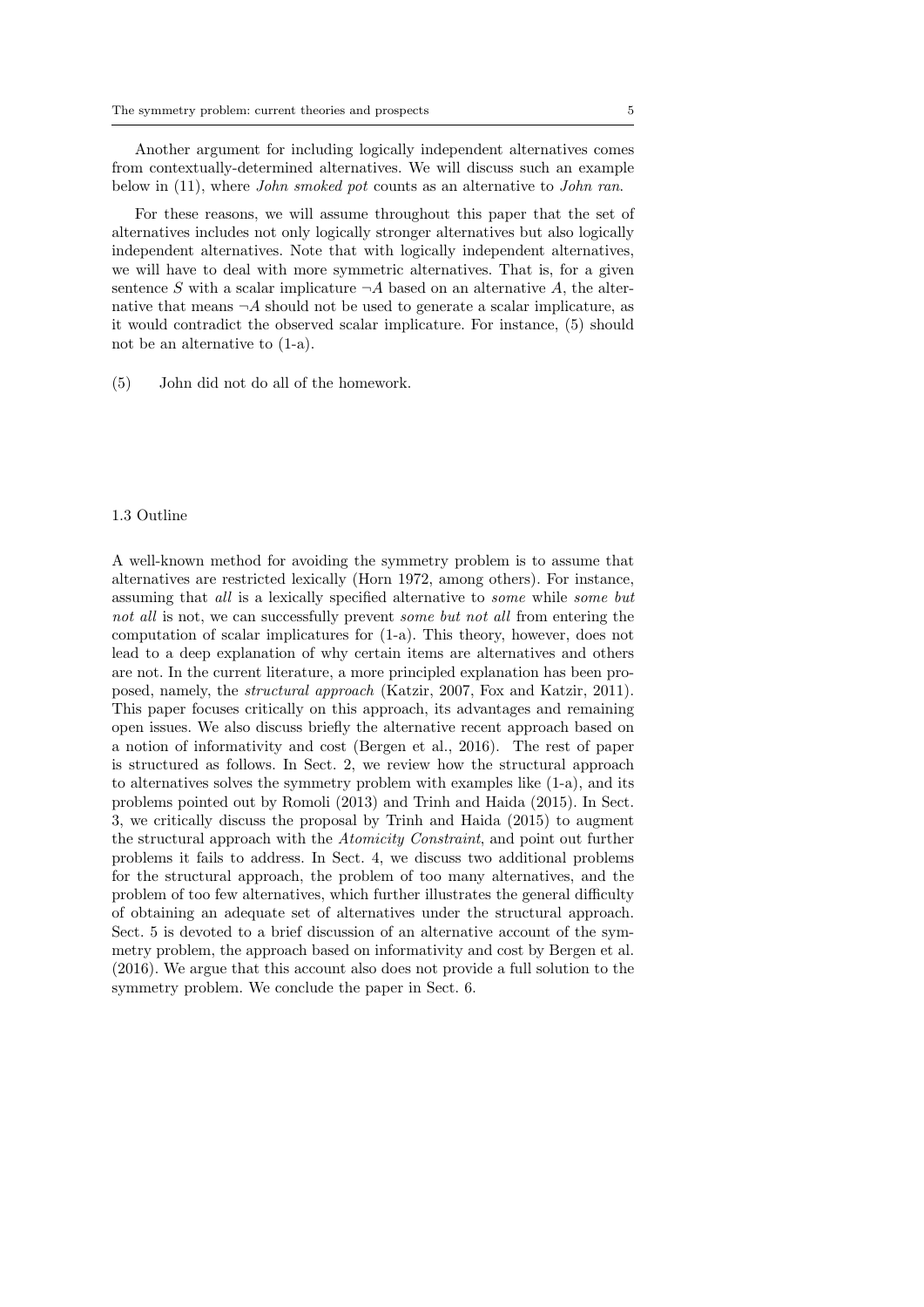# 2 The structural approach to alternatives and its problems

#### 2.1 The structural approach

The structural approach to alternatives, advocated by Katzir (2007) and Fox and Katzir (2011), is intended to solve the symmetry problem with a general algorithm for constructing alternatives. The key idea behind it is that alternatives cannot be of greater structural complexity. To illustrate, some and all are legitimate alternatives, as they are of equal structural complexity, while some and some but not all are not, as the latter is more complex.

To be more precise, the set of formal alternatives is defined as in (6).

(6) The set of *formal alternatives*  $F(S)$  of sentence S in context c is the set of sentences derivable by successive replacement of constituents of S with items in the *substitution source* of S in c.

Katzir (2007) defines substitution source as in (7).<sup>4</sup>

- (7) A item  $\alpha$  is in the *substitution source* of S in c if
	- a.  $\alpha$  is a constituent that is salient in c (e.g. by virtue of having been mentioned); or
	- b.  $\alpha$  is a sub-constituent of S; or
	- c.  $\alpha$  is in the lexicon.

The substitution source contains items in the lexicon. So, for instance, one could in principle replace, say, a verb with any other verb in the lexicon. As it stands, if all formal alternatives were always employed to derive scalar implicatures, the theory would lead to massive over-generation, which is clearly undesirable. To address this issue, Fox and Katzir (2011) assume that the context specifies a subset C of  $F(S)$ , which is meant to represent contextually relevant alternatives. In particular, C is assumed to respect the closure condition in  $(8)$ :<sup>5</sup>

- (8) Closure condition on C:
	- a.  $C \subseteq F(S)$
	- b.  $S \in C$  and
	- c. There is no  $S_0 \in F(S) \backslash C$  s.t. the meaning of  $S_0$  is in the Boolean closure of C.

<sup>4</sup> Fox and Katzir (2011) further employ focus relativity, something we suppress except where relevant; see below.

 $5(8)$  is not the only condition on C that has been put forward in the literature. Fox and Katzir (2011) uses a notion of exhaustive relevance, Katzir (2014) discusses the option of pruning inferences after exhaustification, and Crnic et al. (2015) propose a different nonweakening constraint. We will stick to (8) because, as far as we can see, the choice here would be inconsequential for our arguments below. We thank Roni Katzir (p.c.) for discussion on this point.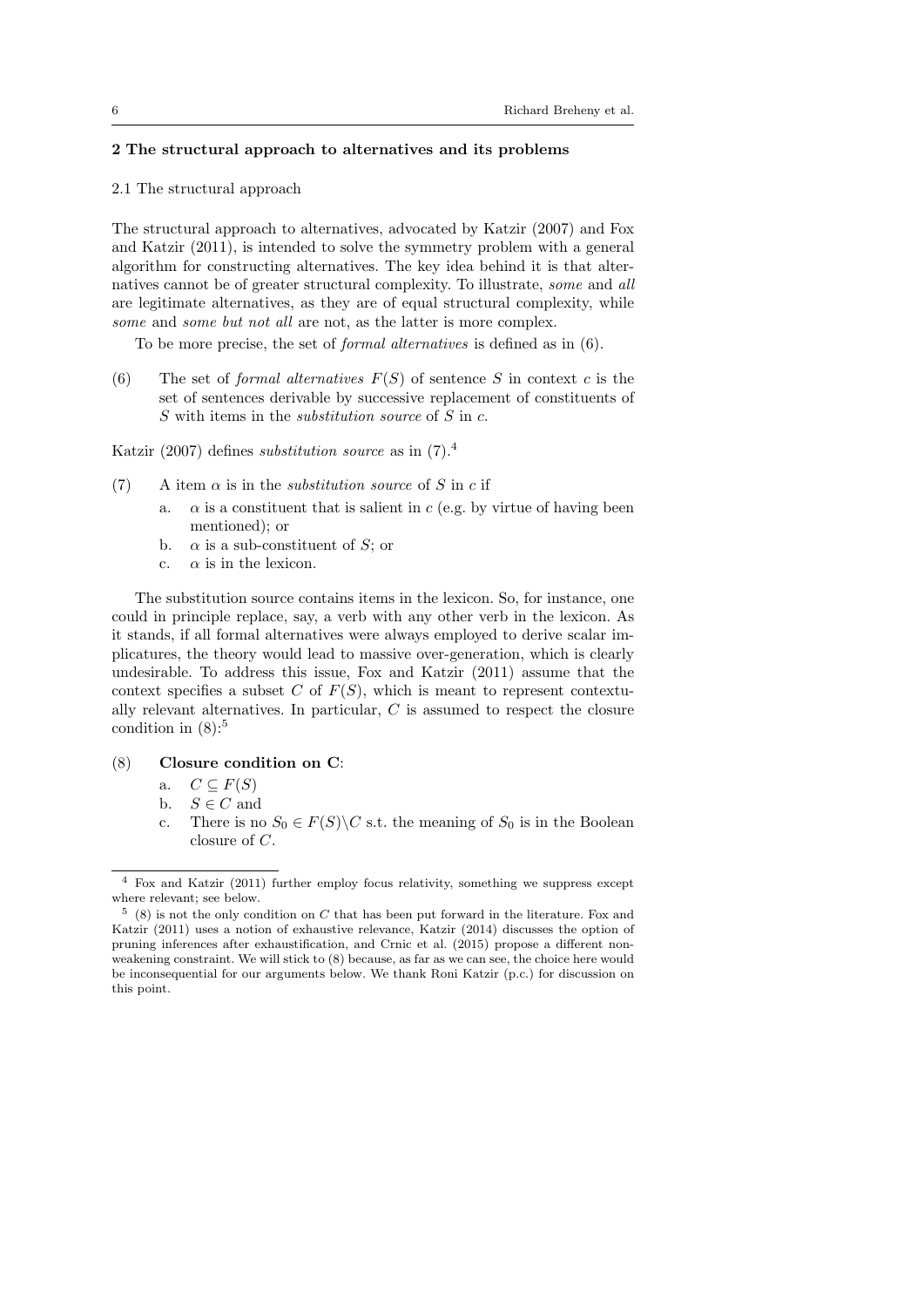The first clause requires C to be a subset of the formal alternatives and the second clause demands what is asserted to be in the set C. Finally, the third clause requires C to include all formal alternatives that express Boolean combinations of the meanings of sentences in  $C<sup>6</sup>$ 

The intuition behind (8) is the following. If it is of interest in the context whether p is true or false, then it is of interest whether  $\neg p$  is. Thus if the former is included then so should be the latter, unless there is no formal alternative expressing it. Similarly, if it is relevant in the context whether  $p$  is true and whether  $q$  is true, then it will be relevant whether their conjunction is. Therefore, no formal alternative that belongs to the Boolean closure of C should be left out.

Finally, the scalar implicatures of  $S$  are computed by negating the members of C that are not weaker than S. More precisely, we will assume the following computation of scalar implicatures (Sauerland 2004, Fox 2007 among others):<sup>7</sup>

- (9) Scalar Implicatures: The scalar implicatures of  $S$  are the negations of all alternatives A of S such that:
	- A is an element of  $F(S)$  and A is RELEVANT and NOT WEAKER than S, and
	- b.  $\neg A$  does not contradict the negation of any relevant A' element of  $F(S)$  given S.

Now, let us illustrate this theory with (1-a). Crucially, the problematic alternative (2) is excluded because it's not in the substitution source: it is not a lexical item, a subconstituent of (1-a) and it wasn't mentioned in the context. That is,  $(2)$  is not in  $F(1-a)$  (see fn.8 below about contextual alternatives). On the other hand, some is a lexical item that can be replaced with all and therefore John did all of the homework will be a formal alternative.

These formal alternatives are now restricted to a subset  $C$  that obeys  $(8)$ . For instance,  $(10)$  is a permissible set C of relevant alternatives for  $(1-a)$ and will yield the attested scalar implicature that John did not do all of the homework.

(10)  $C = \{\text{John did some of the homework}, \text{John did all of the homework}\}\$ 

Importantly, although the meanings of (2) and (5) are in the Boolean closure of C, C nonetheless obeys (8), since they are not in  $F(1-a)$ .<sup>8</sup>

 $6$  The Boolean closure of C is the smallest set P of propositions that contains the propositions expressed by the members of C and whenever  $p, q \in P$ , we have  $\neg p, (p \land q) \in P$ .

<sup>7</sup> (9) is actually a simplified version of what in Fox 2007 is called 'innocent exclusion.' The refined final version used in Fox 2007 requires a second-order quantification over sets of alternatives. We will stick to the simpler (9) as it is enough for our purposes. For discussion see Fox 2007.

<sup>8</sup> The definition of formal alternatives in (6) allows constituents that are salient in the context to be in the substitution source. One remaining question is whether one can make problematic symmetric alternatives salient in the context so that they can be formal alternatives. Katzir (2007) and Fox and Katzir (2011) discuss the following example.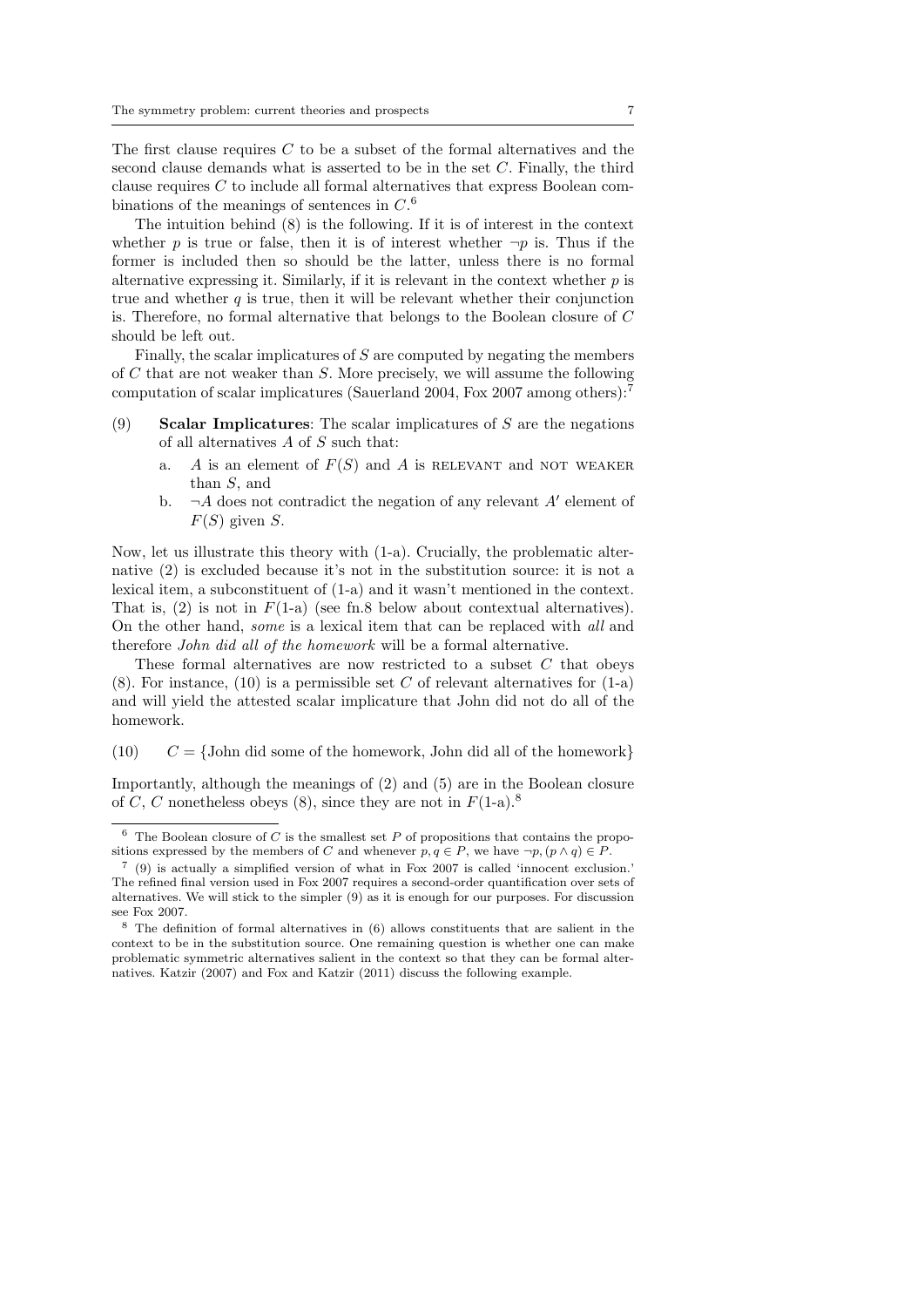The theory is also capable of dealing with particularised scalar implicatures (Hirschberg 1991 among others), which are scalar implicatures generated by contextually salient alternatives. For instance, consider the following example.

- (11) Mary got drunk. What did John do?
	- a. He smoked pot.
	- b.  $\rightsquigarrow$  John didn't get drunk

The scalar implicature in  $(11-b)$  is derived by negating the sentence He got drunk. This is a formal alternative to  $(11-a)$ , since the constituent got drunk is contextually salient in this example.<sup>9</sup>

#### 2.2 The problem of indirect scalar implicatures

The structural theory of alternatives runs into a problem with so-called indirect implicatures, as pointed out by Romoli (2013). Indirect scalar implicatures are implicatures of sentences containing strong scalar items in downward entailing contexts like negation. The crucial property of these cases is that unlike the examples we have seen so far, the asserted sentence is structurally more complex than the problematic symmetric alternative, and hence the substitution procedure by Katzir (2007) automatically includes them as formal alternatives.

Consider  $(12-a)$ , for example. It has a scalar implicature in  $(12-b)$ , which is obtained by negating (13).

- (12) a. John didn't do all of the homework. b.  $\rightarrow$  John did some of the homework
- (13) John didn't do any of the homework.

The structural approach wrongly predicts that this alternative cannot be negated, due to the presence of its symmetric alternative. Consider first the set of formal alternatives of (12-a) that can be constructed according to the definition in (6). To avoid clutter in the examples, we will write alternatives in schematic form from now on, adopting the notation in Trinh and Haida 2015 (e.g.  $all = 'John did all of the homework'.$ ).

(14)  $F(12-a) = {\neg \textbf{all}, \neg \textbf{any}, \textbf{all}, \textbf{some}}$ 

<sup>(</sup>i) ??Yesterday John did some but not all of the homework and today he did some.

<sup>(</sup>i) is an odd sentence, nonetheless to the extent that it is acceptable, the intuition is that no inference is drawn from it. And indeed this is predicted by the closure condition above, which dictates that it is not possible to have just  $(2)$  in C without also having *John did* all of the homework. Consequently, the implicature that John did all of the homework is correctly not expected for (i).

<sup>9</sup> An alternative neo-Gricean treatment of these particularised scalar implicature is given in Hirschberg 1991, which builds on the lexical alternatives approach and develops the idea that sets of alternative are created on an ad hoc basis according to what is relevant in context and that these are partially ordered by entailment. In this example, an ad hoc scale would give rise to an alternative that John smoked pot and got drunk.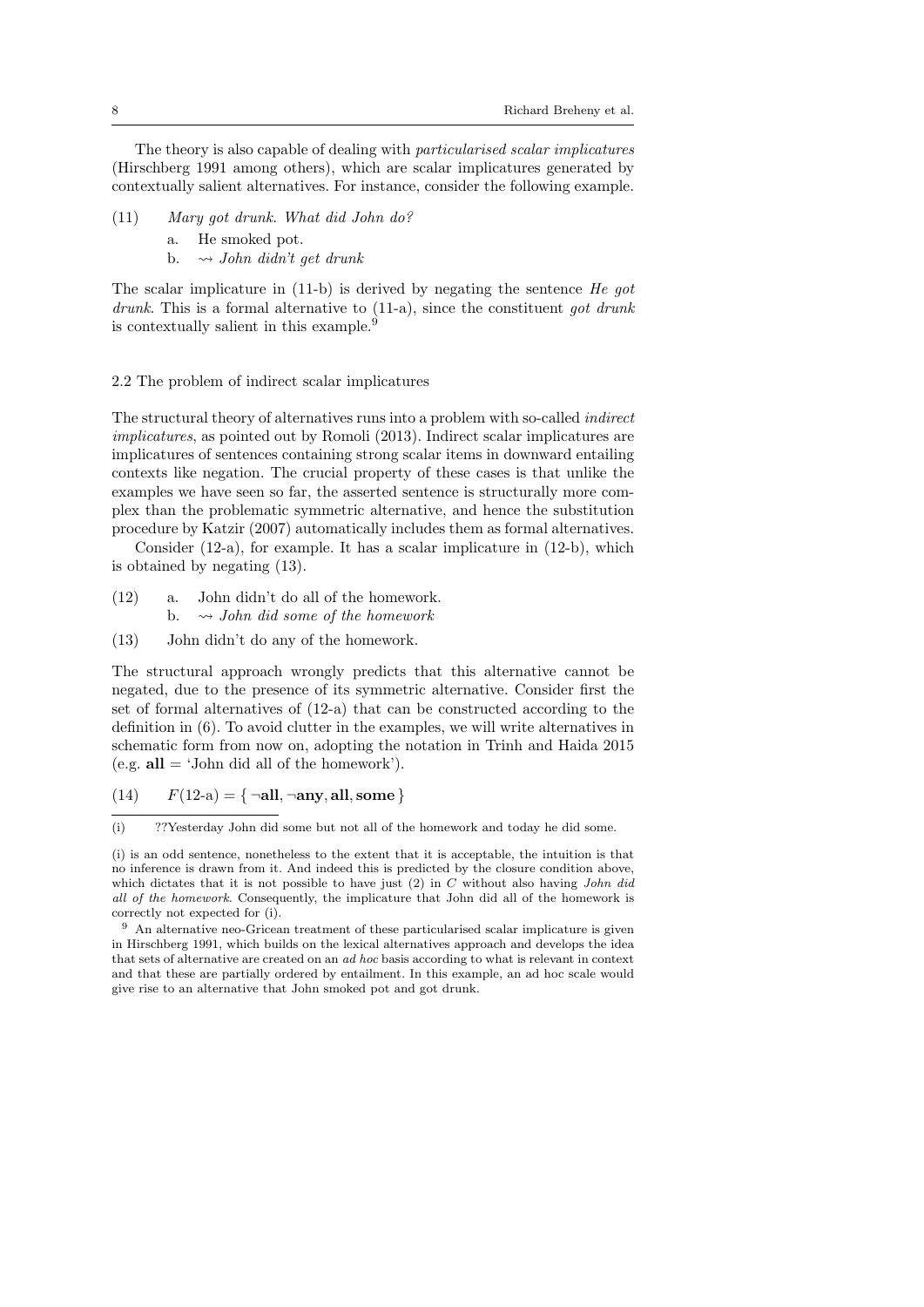Here we would like to negate  $\neg$ any to obtain the inference (12-b), but we cannot because we also have the symmetric alternative some, generated from (12-a) by substituting the NegP in the assertion with its subconstituent VP, and substituting *some* for all within the latter, as shown in  $(15)$ ,  $10,11$ 

| (15) | $[\text{NegP}$ not $[\text{VP}$ John did all of the homework]      | $(12-a)$       |
|------|--------------------------------------------------------------------|----------------|
|      | $\rightarrow$ [ <sub>VP</sub> John did all of the homework]        | subconstituent |
|      | $\longrightarrow$ [ <sub>VP</sub> John did [some] of the homework] | all/some       |

Given that some is in C, the negation of  $\neg$ any contradicts the negation of some and hence cannot be negated. Note that it is not possible to use a subset C' of the formal alternatives containing  $\neg$ any but not some, i.e. C'  $\{\neg \textbf{all}, \neg \textbf{any}, \textbf{all}\},$  to derive the desired scalar implicature, because  $C'$  would violate the closure condition: some is both in  $F(12-a)$  and in the Boolean closure of C' given that  $[\text{some}] = [\neg \neg \text{any}]$ .

It should be noted here that Fox and Katzir (2011) assume an additional constraint on the set of formal alternatives that requires replacements to be performed only on focussed parts of the sentence. If focus is narrow enough, i.e. below negation, as in  $(16-a)$  or  $(16-b)$ , then the offending alternative **some** cannot be generated, as negation cannot be replaced here.

(16) a. John didn't [do all of the homework] $_F$ b. John didn't do [all of the homework] $_F$ 

Romoli (2013), however, points out that the scalar implicature is still observed, even when the focus is broad enough to include negation, as in the following example.

(17) What happened at school today? [John (my favourite student) didn't do all of the homework]<sub>F</sub>.

Thus the under-generation problem noted above persists for such cases. <sup>12</sup>

 $^{10}\,$  For expository purposes, we represent the subject in the VP-internal position and also the verb in the inflected form but nothing crucial hinges on this.

<sup>&</sup>lt;sup>11</sup> We use ' $\longrightarrow$ ' to indicate steps in a derivation of alternatives.

 $12$  This problem does not arise if only stronger members of  $C$  could be negated, rather than non-weaker ones. However, there is independent evidence against this, as discussed in Section 1.2. Nonetheless, one might still wonder if one could exploit the fact that the two symmetric alternatives some and ¬any differ in their relation to the assertion, i.e. the latter but not the former entails the assertion. That is, one could modify the conditions on contextual restriction in (8) in such a way that when there are symmetric alternatives, where one entails the assertion and the other does not, then context can disregard the latter from C. In other words, contextual restriction distinguishes between alternatives that are strictly stronger and alternatives that are logically independent. While this move could handle the problem with indirect scalar implicatures, it would run into trouble with cases like (18) involving particularised implicatures discussed by Trinh and Haida (2015)'s, where both symmetric alternatives entail the assertion. We turn to this case in the next section.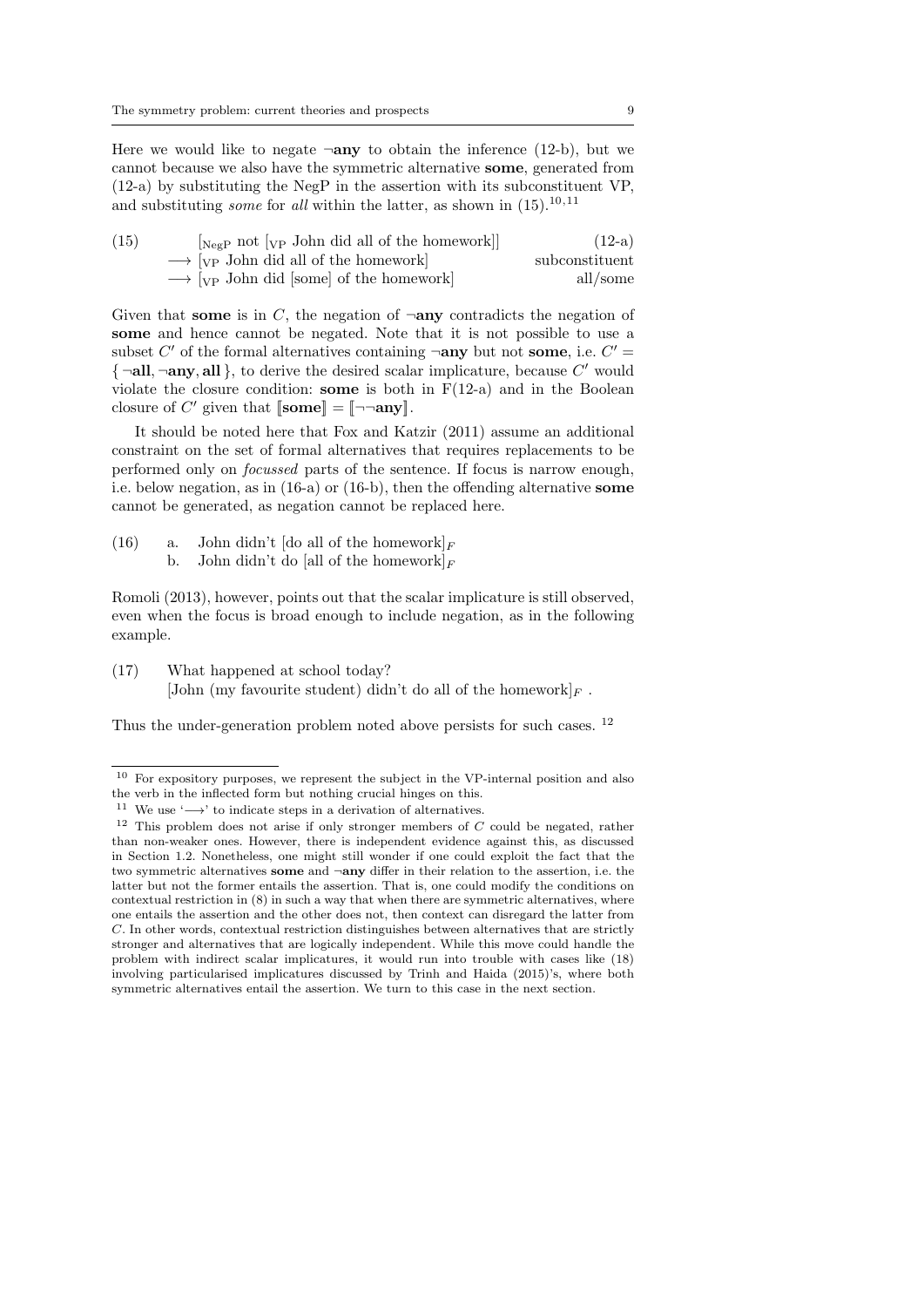#### 2.3 The problem of particularised scalar implicatures

A similar problem arises with the slightly more complex example involving a particularised implicature in (18) adapted from Trinh and Haida (2015).

# (18) Bill went for a run and didn't smoke. What did John do? John went for a run.  $\rightsquigarrow$  John smoked

As evidence for this inference, notice that (18) sounds unnatural in a context in which it is known that John didn't smoke. This parallels the unnaturalness of sentences like  $(11)$  and  $(12-a)$  in contexts in which their implicatures are false – ones which John didn't do any homework and ones in which he did get drunk, respectively.<sup>13</sup>

The implicature of  $(18)$  could be derived in principle by negating  $\neg$ **smoke**, or run∧¬smoke (which together with the assertion, run, entails smoke). But here again, the system proposed by Fox and Katzir (2011) under-generates, for essentially the same reason as above. Assuming that the VPs in (18) are salient, ¬smoke, run ∧ ¬smoke or both can be generated as formal alternatives, so we have:

(19)  $F(18) \supseteq \{ \text{run}, \neg \text{run}, \text{smk}, \neg \text{smk}, \text{run} \land \text{smk}, \text{run} \land \neg \text{smk} \}$ 

However, the closure condition on C requires it to contain the symmetric alternative run ∧ smoke, if C contains run ∧ ¬smoke, since C must contain run itself and any formal alternative in its Boolean closure ( $\lbrack \mathbf{run} \wedge \mathbf{smoke} \rbrack$ )  $[\mathbf{run} \wedge \neg(\mathbf{run} \wedge \neg \mathbf{smoke})]$ .) For parallel reasons, if C contains  $\neg \mathbf{smoke}$ , it must also contain the symmetric alternative smoke.

Similarly, the use of explicit 'only' can make the reading with ignorance inferences disappear.

(ii) Bill went for a run and didn't smoke. John only went for a run.  $\rightarrow$  I smoked

<sup>13</sup> Some speakers pointed out to us that for them (18) tends to have an ignorance inference that the speaker is unsure as to whether John smoked, rather than the scalar implicature that John smoked. We agree that this reading is possible and maybe even the most salient. However, variants of (18), like (i), for which it is very plausible that the speaker is well informed about the relevant activity that she herself has engaged with, the scalar implicature tends to arise more systematically.

<sup>(</sup>i) Bill went for a run and didn't smoke. I went for a run.  $\rightsquigarrow$  I smoked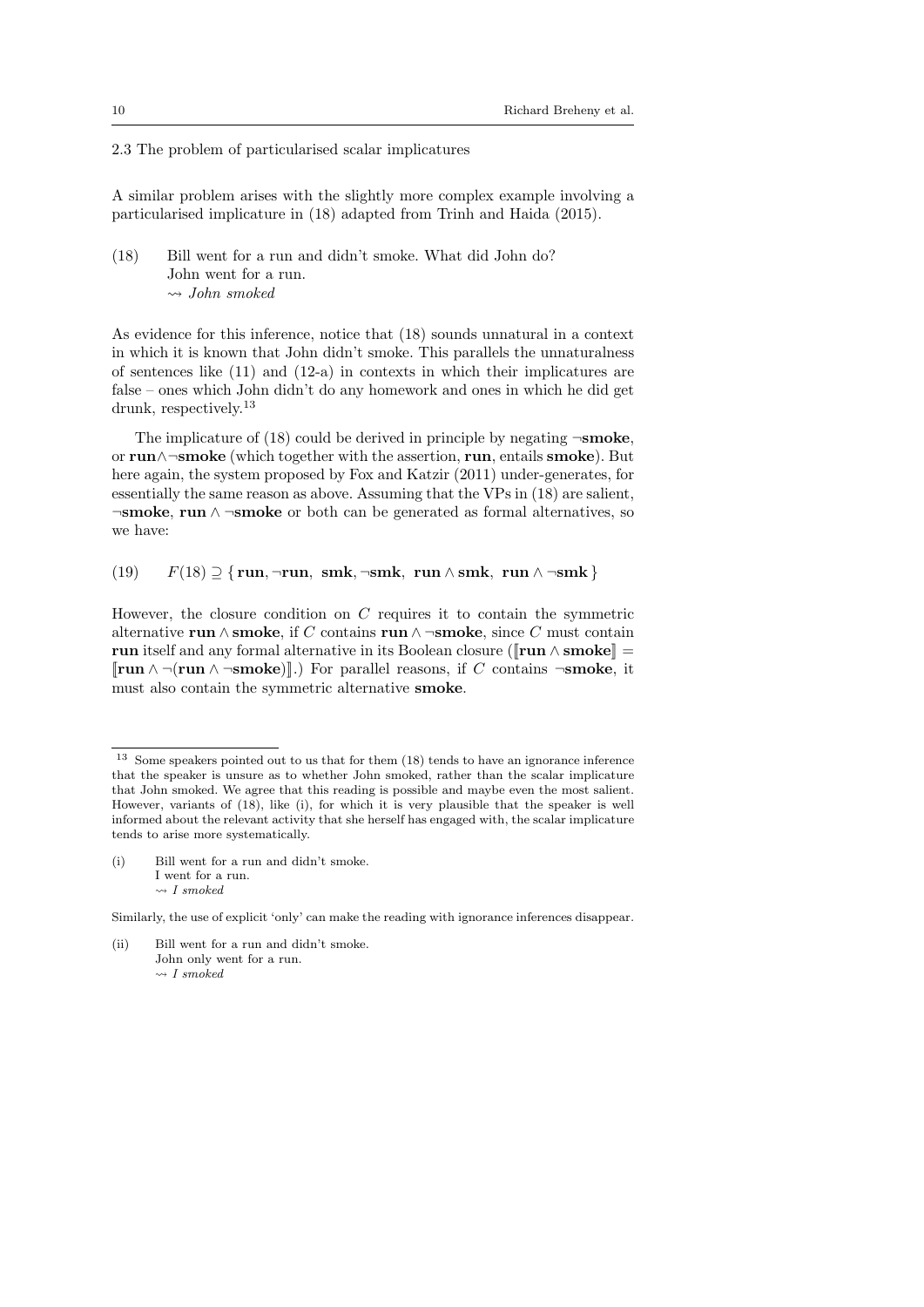## 3 The Atomicity Constraint and its problems

#### 3.1 The Atomicity Constraint

Adopting the structural approach to alternatives of Katzir (2007) and Fox and Katzir (2011), Trinh and Haida (2015) propose to add one extra constraint on the construction of formal alternatives, the Atomicity Constraint. The Atomicity Constraint prohibits further substitutions on the expressions in the substitution source. Or to put it differently, the Atomicity Constraint effectively forces all constituents in the substitution source to be treated as if they were atomic lexical items, so substitutions within them are prohibited.

Let us see how this solves the problem of indirect scalar implicatures. Remember that the problem with (20-a) is that the procedure in Fox and Katzir 2011 allows us to construct both the needed alternative in (21-a) and its symmetric alternative in (21-b).

- (20) a. John didn't do all of the homework. b.  $\rightsquigarrow$  John did some of the homework
- (21) a. John didn't do some of the homework. b. John did some of the homework.

The atomicity constraint correctly blocks the generation of the offending alternative (21-b). To see this, consider how it could be derived. We know the substitution source includes the atomic item some. Using this, let us try the following derivation.

| $(20-a)$       | $\lceil_{\text{NegP}} \text{not } \lceil_{\text{VP}} \text{John did all of the HW} \rceil$ | a. | (22) |
|----------------|--------------------------------------------------------------------------------------------|----|------|
| subconstituent | b. $ _{VP}$ John did all of the HW                                                         |    |      |
| *all/some      | $ _{VP}$ John did [some] of the HW]                                                        |    |      |

This derivation violates the Atomicity Constraint because after the second step, the subconstituent VP is now treated as an atom (as indicated by the box here), and its sub-part, all, cannot be replaced in the third step.

Note that first substituting some for all and substituting the newly formed [VP did some of the homework] for the NegP is not possible, simply because this VP is not in the substitution source. It is not a subconstituent of the assertion and it is not salient in the context. Consequently, the symmetric alternative  $(21-b)$  ( $=$ some) is not generated, and the correct indirect scalar implicature can be generated by negating (21-a) (=  $\neg$ **some**).<sup>14</sup>

 $^{14}\,$  What if this VP is contextually salient instead? Consider the following example.

<sup>(</sup>i) Two weeks ago, John did all of his homework. Last week, he did some. And this week, he didn't do all of his homework.

 $\rightsquigarrow$  John did some of his homework

The discourse is perhaps not completely natural. However, if one can establish that the last sentence has the inference that John did some of the homework, this would not be predicted,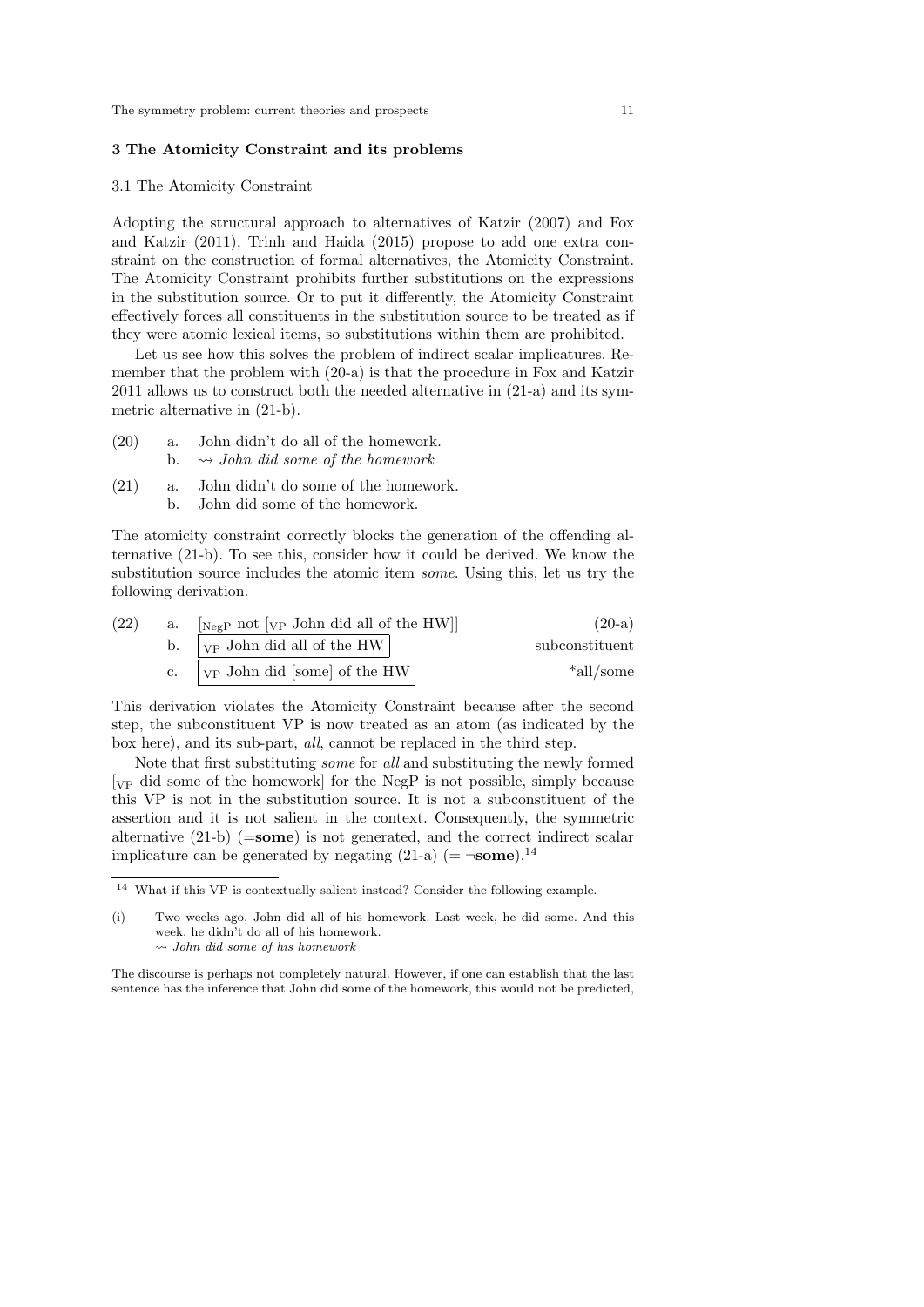Let us now also see how the particularised scalar implicature example (18) is accounted for. The solution is essentially identical. Consider the first part of (18) in (23). Consider in particular the constituent  $\alpha = \gamma$  went for a run and didn't smoke]. Without the Atomicity Constraint, the offending alternative run  $\land$  smoke could be derived as in (24):

(23) Bill 
$$
[\alpha
$$
 went for a run and didn't smoke]  
\n(24) [John went for a run]  
\n $\rightarrow$  [John  $\boxed{\text{r} \cdot \text{went} \text{ for a run and didn't smoke}}$  the prejacent  
\n $\rightarrow$  [John  $\boxed{\text{r} \cdot \text{went} \text{ for a run and [vp smoked]}}$  \*NegP/smoked

The Atomicity Constraint rules out this derivation, as the T' in the second step is atomic, and the replacement in the last step is forbidden. As a result, the formal alternatives do not include the offending alternative run ∧ smoke and C can be  $\{run, run \land \neg \textbf{smoke}\}\,$ , which gives rise to the correct scalar implicature.

We can also construct other formal alternatives from (23), in particular, (25-a) and (25-b), given the saliency of VPs in (23).

(25) a. John 
$$
\boxed{ \boxed{ \beta \text{ didn't smoke} } }
$$
 b. John 
$$
\boxed{ \boxed{ \gamma \text{ smoked} }}
$$

Given the closure condition, we cannot have one of  $(25-a)$  and  $(25-b)$  in C without having the other. However, this causes no problem, since neither is in the Boolean closure of  $\{ run, run \land \neg smoke \}$  and so they can be excluded.

#### 3.2 Problems

We now show that there are still instances of the symmetry problem that the Atomicity Constraint does not account for. We discuss two sets of new data. One is based on variants of the example by Trinh and Haida (2015) in (18) with a particularised implicature. The other has to do with the indirect scalar implicatures that follow from gradable adjectives like full or empty under negation.

since  $[\overline{V_P}$  John did some of the homework] is in the substitution source by virtue of having been uttered in the previous sentence, so the scalar implicature should be absent in this case.

Both Fox and Katzir (2011) and Trinh and Haida (2015) are aware of this potential problem, and they propose that contextually salient alternatives are only optionally in the substitution source (see Fox and Katzir 2011:fn. 23 and Trinh and Haida 2015:fn. 22). With this assumption, the scalar implicature is optionally derived for (i), which appears to be a correct prediction, as the scalar implicature could be seen as an optional inference.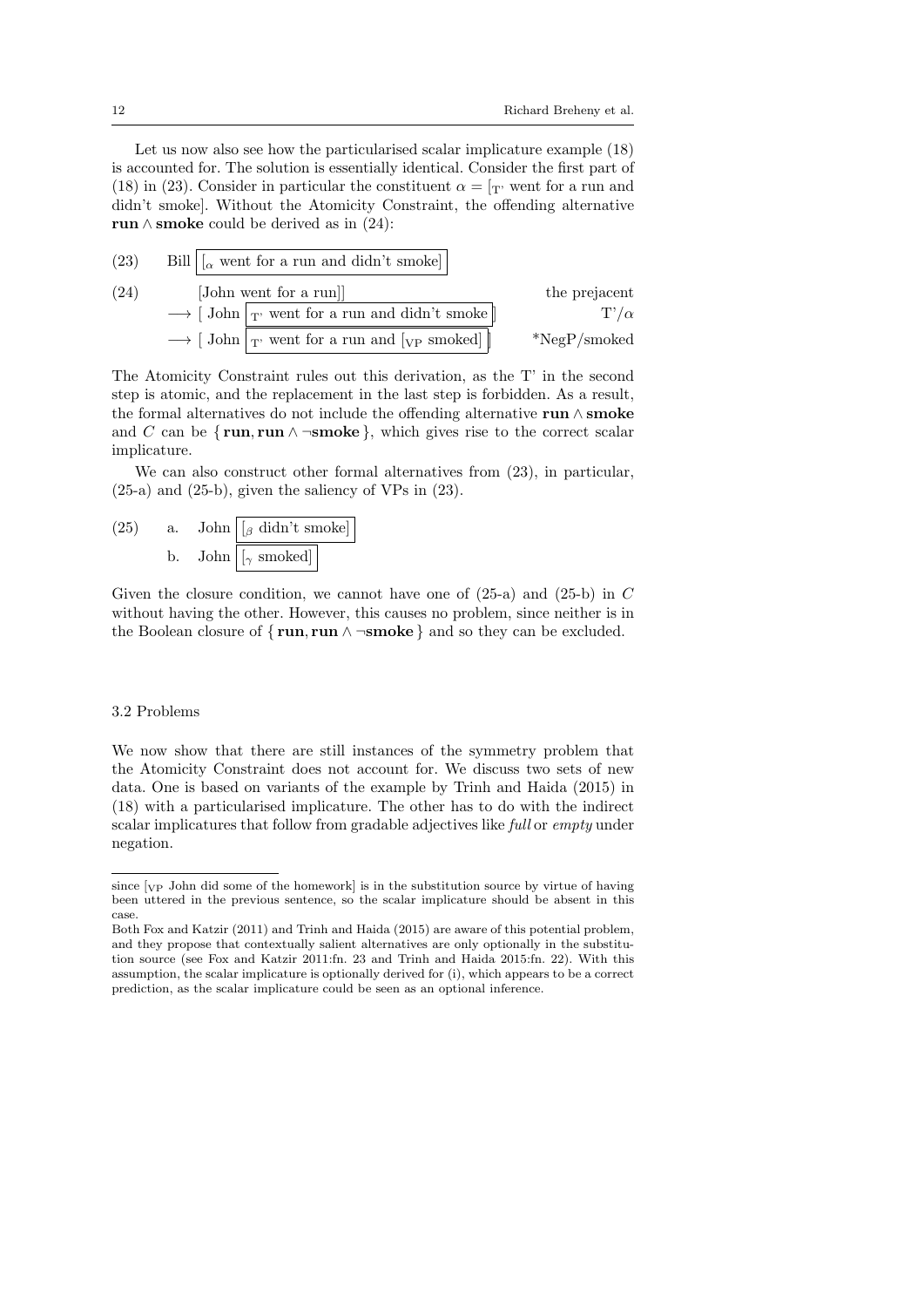#### 3.2.1 Particularised scalar implicatures

What is crucial for the explanation by Trinh and Haida (2015) of (18) is that the first part makes salient the conjunctive constituent  $\alpha$  in the box in (26).

(26) Bill  $\vert \vert_{\alpha}$  went for a run and didn't smoke

This constituent allows us to construct the alternative in (27-a), the negation of which, in conjunction with the prejacent, is the attested implicature that John did smoke. Crucially, given the Atomicity Constraint, the alternative John went for a run and smoked is not included, as shown in (27-b).

(27) John 
$$
[T
$$
 went for a run]

a. 
$$
\longrightarrow
$$
 John  $[(\alpha \text{ went for a run and didn't smoke}]$  T'/ $\alpha$   
b.  $\longrightarrow$  John  $[(\alpha \text{ went for a run and [smoked]]$  \*NegP/VP

The situation changes however, when conjunction is absent or in a different place. Consider for instance (28), which has the same inference that John  $\emph{smoked.}^{\rm 15}$ 

(28) Bill went for a run. He didn't smoke. What did John do? John went for a run.  $\rightsquigarrow$  John smoked

(28), however, does not contain the crucial conjunctive constituent. Consider the following constituents (28) makes salient:

(29) Bill  $\left[\beta \right]$  went for a run]. He  $\left[\gamma \right]$  didn't  $\left[\phi \right]$  smoke

Clearly none of  $\beta$ ,  $\gamma$  or  $\phi$  will be of help: by substituting them for T' in (30) we can create the alternatives in (31). From (31), we cannot create a set of alternatives which will allow us to conclude that John smoked.

(30) John  $\lceil r \rceil$  went for a run ]

(31) { John 
$$
[\beta \text{ went for a run}],
$$
 John  $[\phi \text{ smoothed}],$  John  $[\gamma \text{ didn't smoke}]$ }

The desired scalar implicature would obtain if the alternative  $\neg$ **smoke** is negated, but, as mentioned above, this cannot be done due to its symmetric counterpart **smoke**. And **smoke** cannot be excluded from  $C$  due to the closure condition. In addition, crucially, this time we do not have the conjunc-

 $15$  To make (28) more natural we could add another sentence as in (i).

<sup>(</sup>i) Bill went for a run. He lifted weights. He didn't smoke. What did John do? John went for a run. John didn't lift weights  $\leadsto$  John smoked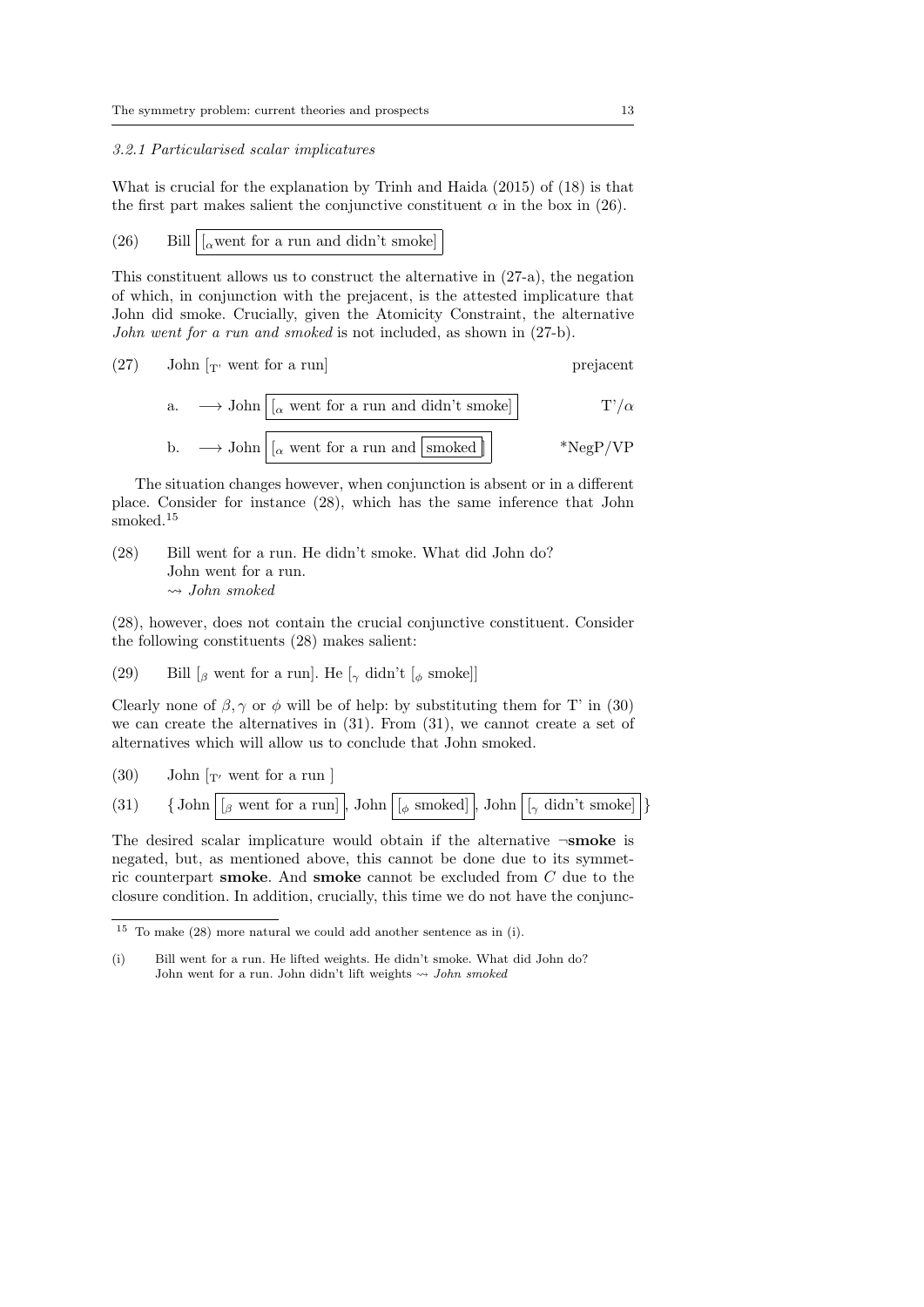tive alternative run  $\wedge \neg \textbf{smoke}$ , which allowed us to derive the implicature before.<sup>16</sup>

# 3.2.2 Gradable adjectives

Another instance of the symmetry problem that the Atomicity Constraint fails to account for involves indirect scalar implicatures generated by adjectives like full or empty under negation. Consider the following example, for instance.<sup>17</sup>

- (32) It's not the case that the glass is full.
	- a.  $\rightarrow$  The glass is not empty/is a bit filled
	- b.  $\leftrightarrow$  The glass is empty

This sentence has a robust inference that the glass is not empty.<sup>18</sup> and it does not implicate that the glass is empty. Similarly, (33) presents the opposite pattern: it suggests that the glass is not completely filled and it doesn't suggest that it is full.<sup>19</sup>

- (33) It's not the case that the glass is empty.
	- a.  $\rightarrow$  The glass is not full/not completely filled
	- b.  $\leftrightarrow$  The glass is full

(i) The glass isn't full.

<sup>18</sup> One might ask at this point whether this could be a presupposition rather than an implicature. While this is a possibility that we cannot exclude altogether, we think that the tests for presuppositionality, as imperfect as they are, suggest that this is not the case. For instance, a Hey wait a minute! response to (i-a) as in (i-b) appears infelicitous (von Fintel 2004).

(i) a. The glass is full. b. ??Hey wait a minute, I didn't know it wasn't empty!

Similarly, a sentence like (ii-a) doesn't appear to us to project the inference that the glass is not empty, or at least not more than a sentence like (iii-a) projects the inference that some of the students came.

- (ii) a. Is the glass full? b. ?  $\rightsquigarrow$  the glass is not empty
- (iii) a. Did all of the students come? b. ?  $\rightsquigarrow$  some of the students came

<sup>16</sup> Fox and Katzir (2011) and Trinh and Haida (2015) allow contextually salient constituents to be optionally ignored. Would this help in any way here? It would appear to make things worse, because if the salient constituent didn't smoke is ignored, we will end up having the following set of alternatives:  $C = \{ \text{run}, \text{smoke} \}$  From this set and the assertion we should conclude that John didn't smoke, which is the opposite of what we want to obtain. <sup>17</sup> The reason why we use the sentential negation form here rather than the more natural (i) is because, depending on the assumptions about the LF of (i), the Atomicity Constraint can avoid the over-generation problem we discuss below. Nonetheless, while (32) sounds less natural than (i), the judgments about (32-a) and (32-b) appear clear in both cases.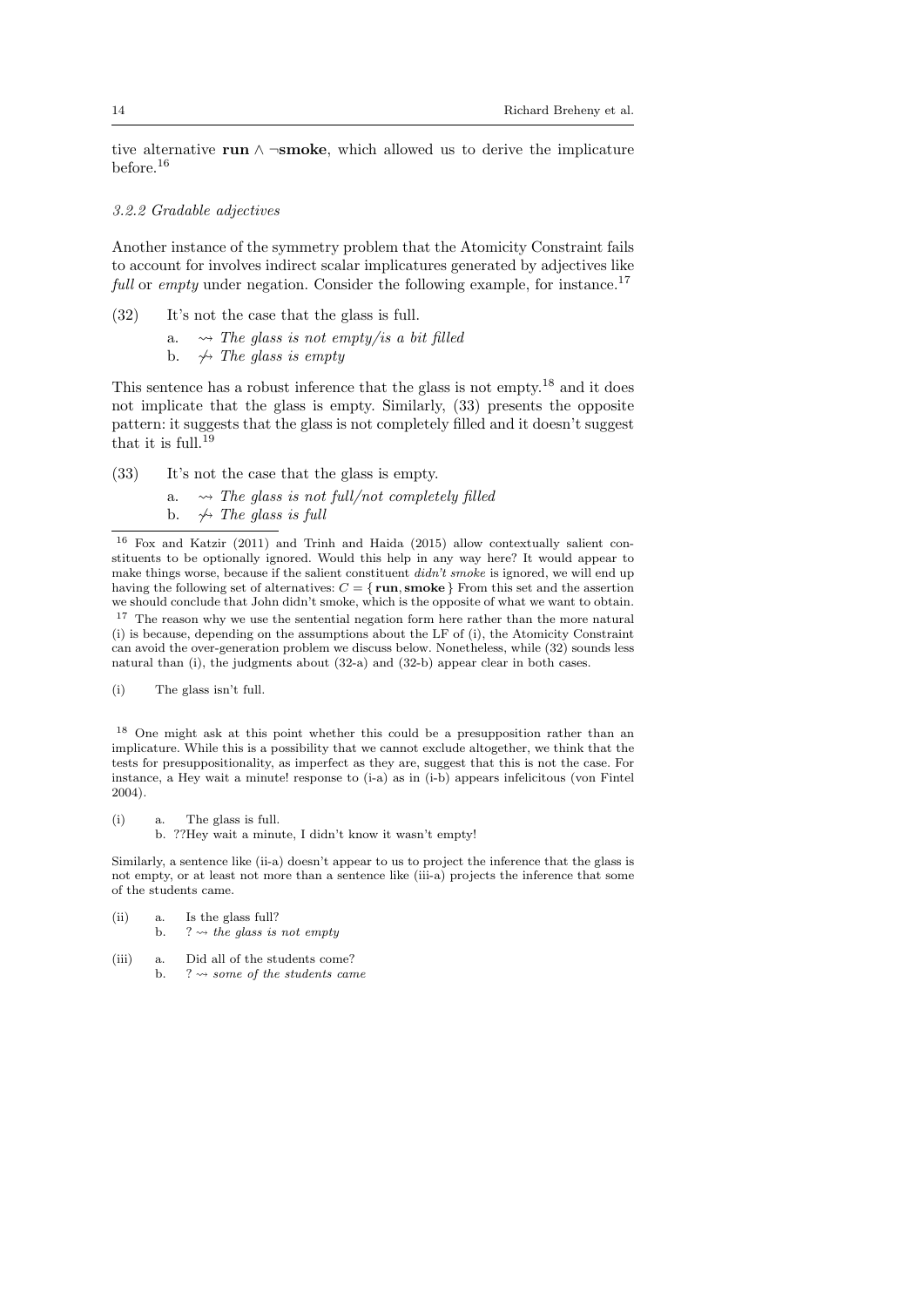Trinh and Haida (2015), however, predict exactly the opposite for these cases. That is, they predict that a sentence like (32) and (33) should be able to have a scalar implicatures in  $(32-b)/(33-b)$ , and not the one in  $(32-a)/(33-a)$ . Similar cases can be created with other adjectives: both (34) and (35) suggest the inferences in (a) but not those in (b).

- (34) It's not the case that a tie is required.
	- a.  $\rightsquigarrow$  a tie is allowed
	- b.  $\leftrightarrow$  a tie is mandatory
- (35) It's not the case that Mary's promotion is certain.
	- a.  $\rightsquigarrow$  Mary's promotion is possible
	- b.  $\rightarrow$  Mary's promotion is impossible

Notice that if the sentence It is not the case that the glass is empty were an alternative to  $(32)$ , or It is not the case that the glass is full were an alternative for (33) (and similarly for the other cases), the desired inferences would be generated. But, as we show below, the Atomicity Constraint prohibits these sentences from being a formal alternative. So the first question for Trinh and Haida is how to derive the actually observed inferences.

There is, in fact, a way to derive the observed scalar implicature, once we look more closely at the syntax/semantics of the sentences above. It is often assumed that a sentence with a positive adjective involves the silent positive morpheme pos (Bartsch and Vennemann 1975, von Stechow 1984, Kennedy 1999) as in (36) for (32).

 $(36)$  [it is not the case that [the glass is [ pos full ]]]

The main function of pos is to introduce the standard of fullness in the context, which is typically the maximal fullness for the glass (Kennedy, 2007, McNally, 2011). It is also assumed that it occupies the same syntactic position as other modifiers of gradable adjectives like partly, half, etc. Then it is not too farfetched to assume under the structural theory of alternatives that pos can be replaced with these modifiers to give rise to alternatives of the following form.

(37)  $[$  [it is not the case that [the glass is  $[$  half/partly full ]]]

These alternatives are stronger, and negating them would gives us something that resembles the inference that the glass is not empty.

 $19$  How can we be sure that an inference like (32-b) is absent, given that it is actually compatible with the literal meaning of (32)? One argument comes from Hurford's constraint (see Chierchia et al. 2012 among others). One test would be to construct a sentence where the second disjunct entails the first unless the first disjunct can have the inference that we are investigating. Given these assumptions, the following contrast indicates that the inference is not there.

<sup>(</sup>i) a. ??Either it's not true that the glass is full or it is partially filled. b. Either the glass is empty or it is partially filled.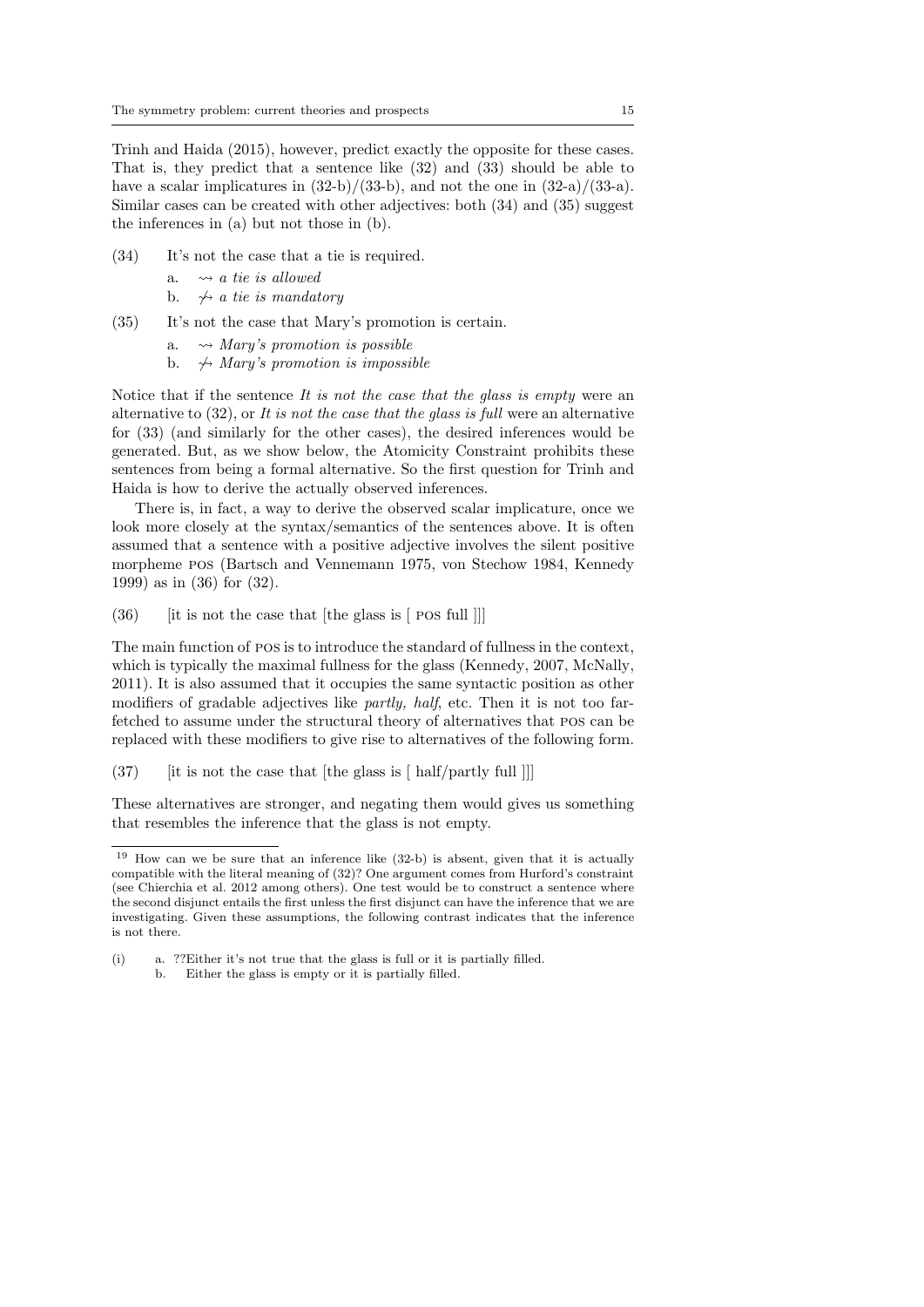So far so good. However, if this were the source of the scalar inference, the following sentences should also have similar scalar implicatures, which does not seem to be the case.

- (38) a. This neighbourhood is not safe.
	- $\leftrightarrow$  This neighbourhood is not dangerous.
	- b. John is not tall.  $\leftrightarrow$  John is not small.
	- c. The glass is not transparent.
		- $\rightarrow$  The glass is not opaque.

One might wonder if the different scale structures of these adjectives and their  $(i)$  (in)compatibility with modifiers like *partly* and *half* might explain the difference here. However, notice that we picked three adjectives cutting across the absolute/relative distinction and differing with respect to their scale structure: *safe* has a upper closed scale, *transparent* has a fully closed one and *tall* a fully open scale (Kennedy 2007 among others). Thus the scale structure is not a relevant factor. In particular, transparent could combine with the same kind of modifiers as full but it still does not give rise to the scalar implicature indicated above.

In addition to this problem of explaining the variation among gradable adjectives, the system in Trinh and Haida 2015 also predicts unwanted inferences. More specifically, it predicts the inference in (32-b) for (32), due to the alternative  $\neg$ **empty** which is obtained by simple lexical substitution of *empty* for full. This problem persists regardless of whether pos is assumed or not.

(39) It's not the case that [the glass is [ pos full ]]  $\rightarrow$  It's not the case that [the glass is [ POS empty ]] full/empty

This inference would be correctly blocked if the alternative empty was available, but as remarked above, the Atomicity Constraint would prohibit empty from becoming a formal alternative. That is, the following derivation is illicit.

(40) It's not the case that [the glass is [ 
$$
\text{pos full } ] ]
$$
]\n
$$
\longrightarrow \boxed{[\text{the glass is [  $\text{pos full } ] ] }$  ]\n
$$
\longrightarrow \boxed{[\text{the glass is [  $\text{pos } \boxed{\text{empty} ] } ] ]}$  }\n
$$
\longrightarrow \boxed{[\text{the glass is [  $\text{pos } \boxed{\text{empty} ] } ] ]}$  }\n*
$$
\text{full/empty}
$$
$$
$$
$$

The same can be shown for the cases in (34) and (35). Notice that this is precisely what gave Trinh and Haida (2015) the solution for the earlier examples (12-a) and (18). Not having the Atomicity Constraint, Fox and Katzir (2011) do not run into this problem, but, as we have seen, they fail to account for (12-a) and (18), as explained above. These observations are, therefore, connected in that Trinh and Haida (2015) solution for one creates a problem for the other.<sup>20</sup>

 $20$  One might wonder if an alternative like The glass is not partly full could be used to block the unwanted inference for Trinh and Haida (2015). Indeed, if such an alternative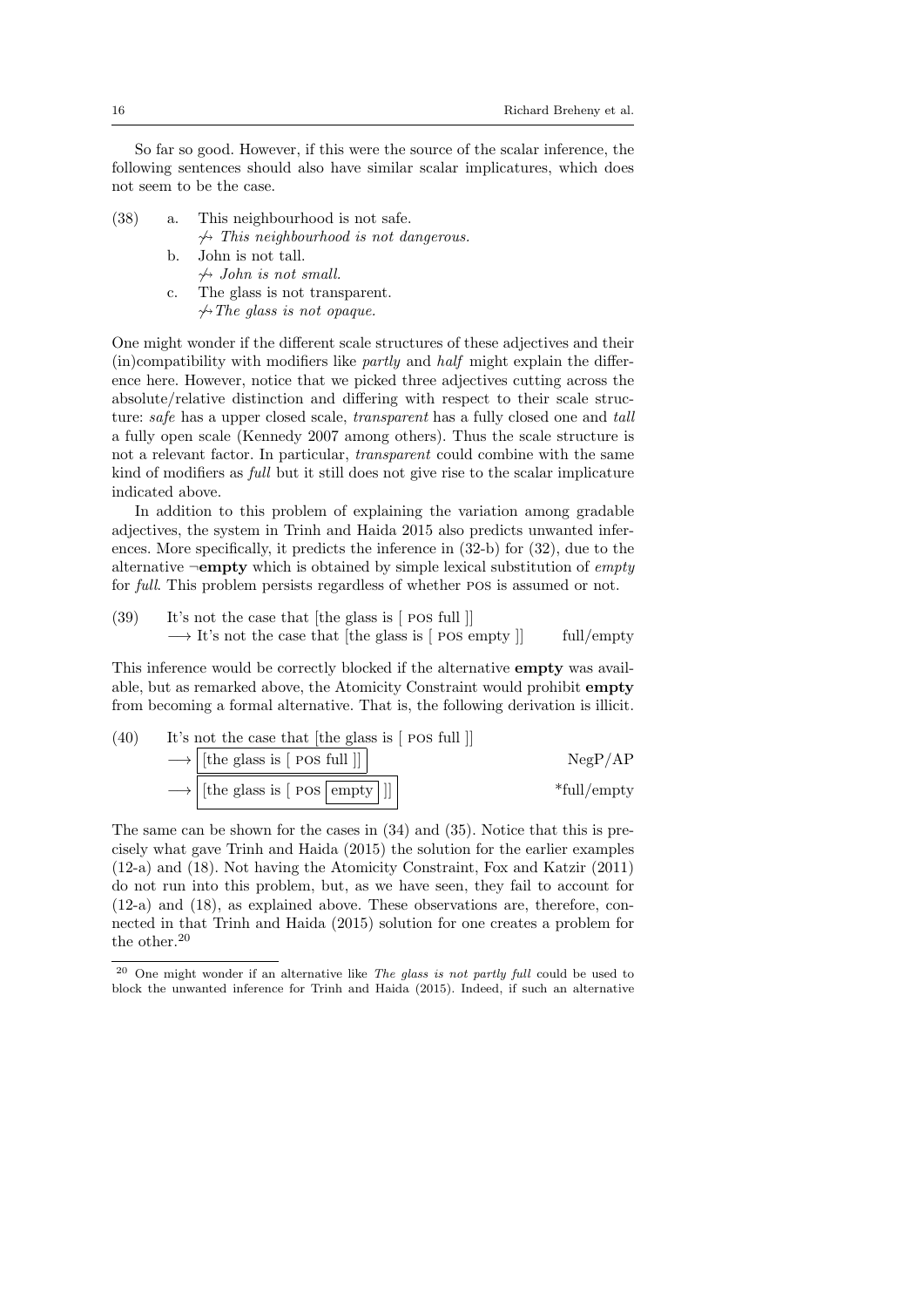3.3 Section summary

To summarise, the Atomicity Constraint by Trinh and Haida (2015) faces two issues. One problem comes from variants of the type of case they proposed as problematic for Fox and Katzir (2011). Without the conjunction in the 'right' place, the crucial alternative run ∧ ¬smoke cannot be in the substitution source. The other problem is the indirect scalar implicatures of gradable adjectives like full or empty. Here, the Atomicity Constraint backfires as it prevents the symmetric alternative empty to be in the substitution source, resulting in the wrong scalar implicature. The Atomicity Constraint, therefore, only solves the original examples (12-a) and (18) but it is not a general solution.

#### 4 Two more problems for the structural approach

In the this section, we will discuss two further problems that illustrate the general difficulty of deriving the correct set of relevant alternatives under the structural approach, independently of the Atomicity Constraint.

4.1 Too few lexical alternatives

One potential problem is that of under-generation where the needed formal alternative cannot be generated under the assumptions of the structural approach to alternatives. For instance, in Japanese, deontic possibility and necessity are expressed by constructions that are structurally clearly different. Consider the following examples.

- (41) John-wa ki-te John-TOP come-GERUND good yoi. 'John is allowed to come.'
- (42) a. John-wa ko-naku-te-wa John-TOP come-NEG-GERUND-TOP become-NEG/go-NEG nar-anai/ike-nai. 'John must come.'
	- b. John-wa kuru hitsuyoo-ga John-TOP come necessity-NOM exist aru. 'John needs to come.'

(41) expresses deontic possibility with the predicate yoi, which is morphologically an adjective. On the other hand, the sentences expressing deontic necessity in (42) do not involve adjectives. Specifically, (42-a) involves a verbal stem (either nar- or ike-) with the negative suffix  $-(a)$ nai. This makes

is present in the sets of alternatives, it makes the alternative The glass is not empty not excludable. However, since it is not in the Boolean closure, there is no reason to assume that it must be in  $C$ .  $C$  is allowed to simply be {The glass is not full, The glass is not empty}, and the unwanted inference is still predicted in this case.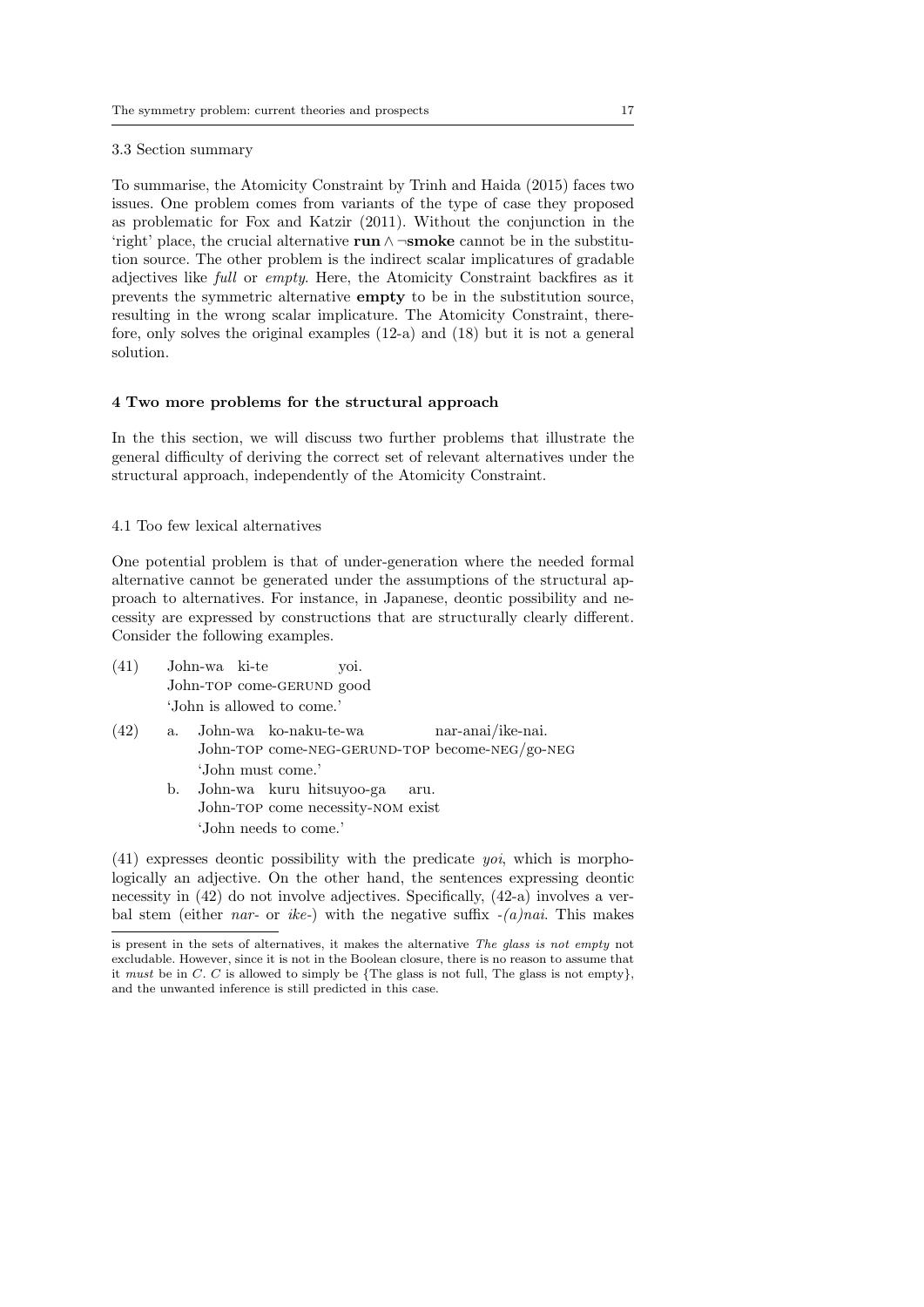the main predicate morphologically more complex than in (41). Generally, the structural approach to alternatives assumes that adding negation complicates the structure, so it is unlikely that (42-a) can be derived from (41) by substitution and deletion alone.<sup>21</sup> In addition, the topic marking on the gerundive subject here is obligatory, while adding it would make (41) unacceptable. This could be taken as suggesting that the gerundive clause is in syntactically distinct positions in (41) and (42-a). Similarly, (42-b) is unlikely to be derivable from (41) with substitution and deletion. It involves an existential construction with the existential verb ar-, where the subject is not a gerundive clause but a nominal hitsuyoo 'necessity' with a complement clause.

Despite this structural difference, however, (41) has the same scalar implicature as the English translation, i.e. that John is not required to come. As evidence for this inference, like its English counterpart, (41) is very unnatural in a context in which John is required to come. However, it is not at all clear how (42) could be generated in the structural approach from (41) (which presumably has a structure like (43)).

 $(43)$  [John-wa] [ki-te [yoi]].

A possible response to this might be to assume that there actually is a grammatical alternative to (41) that expresses deontic necessity (e.g.  $\ast$  [John-wa]  $[ki-te | doii|]$  but is made unacceptable and practically unusable for some independent reasons, to which computation of scalar implicatures is somehow oblivious to.<sup>22</sup> Then, the desired scalar implicature could be generated based on this unacceptable sentence. However, a solution like this commits one to non-trivial assumptions about the theory of lexicon and acquisition of lexical items (cf. Schlenker 2008).

(i) John-wa subete-no gakusei-to-wa John-top all-gen student-with-TOP meet-NEG.PAST aw-anakatta. 'John didn't meet all of the students.'

If the negated verb aw-nakatta 'didn't meet' were as structurally complex as the positive counterpart atta 'met', then (ii) would be one of the structural alternatives for (i), and would wrongly block the observed scalar inference.

(ii) John-wa nanninka-no gakusei-to-wa John-TOP some-GEN student-with-TOP meet-PAST at-ta. 'John met some of the students.'

<sup>22</sup> Thanks to Andreas Haida (p.c.) for suggesting a possibility along these lines, and related discussion.

<sup>&</sup>lt;sup>21</sup> One might wonder if the suffixal nature of the negation  $-(a)nai$  in (42-a) allows (42-a) to be a structural alternative to (41). That is, if substitution is an operation over (phonological) words rather than over morphemes, nar-anai/ike-nai would be just as complex as yoi. However, observe that (i) has a scalar implicature that John met some of the students, just like its English translation ((i) has a (contrastive) topic marking on the quantified object to facilitate the wide scope reading of the negation).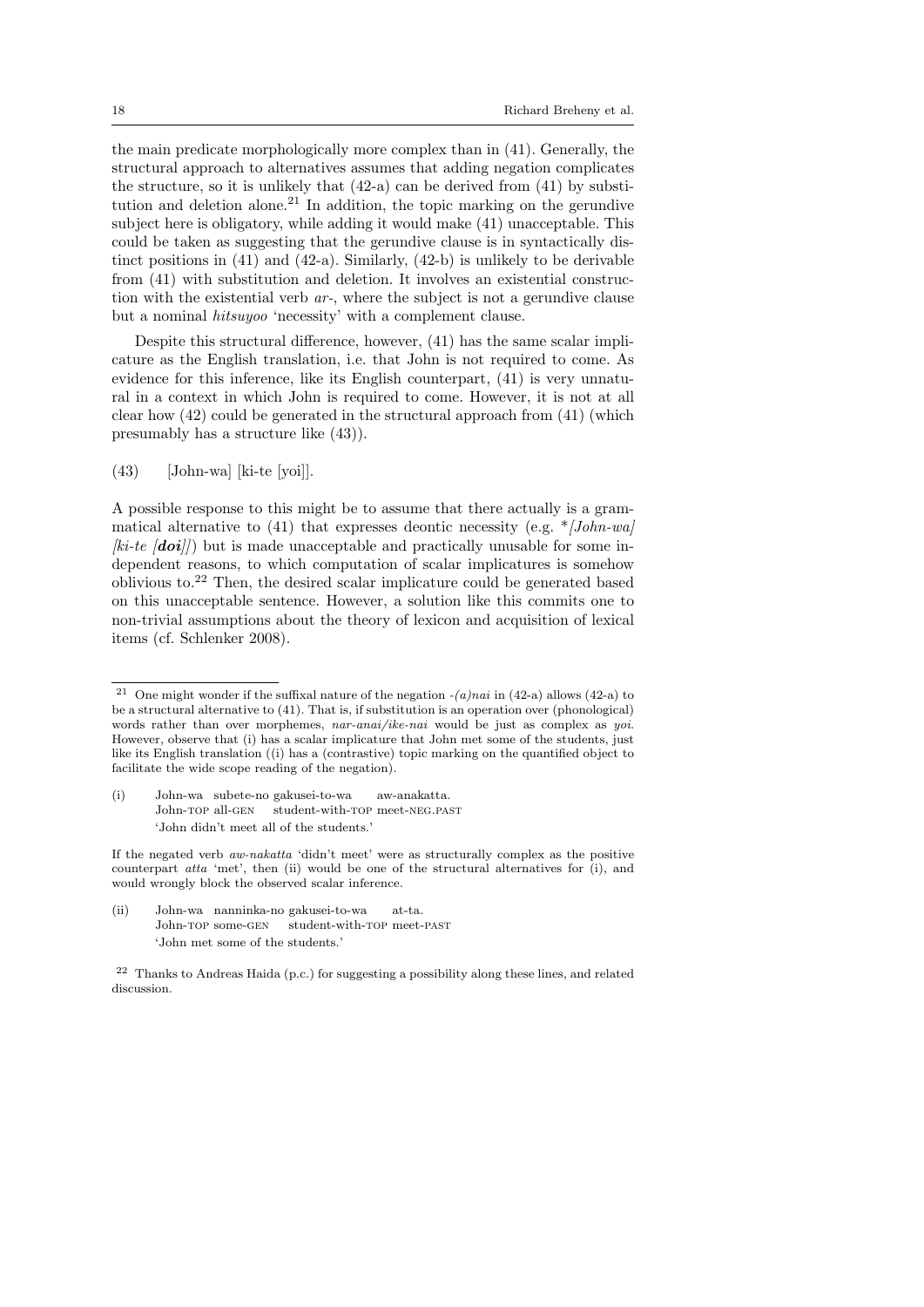#### 4.2 Too many lexical alternatives

For the symmetry problem created by some but not all, the solution under the structural approach to alternatives crucially relies on what is and is not lexicalised. In particular, it is important that there is no constituent of the same or less structural complexity as some and all, which means 'some but not all' in the lexicon.

Swanson (2010), however, points out that there do appear to be other scalar items, whose symmetric alternative is lexicalised. He raises examples like the following, where the scalar items are *permitted* and *sometimes*.

- (44) a. Going to confession is permitted.
	- b.  $\rightarrow$  Going to confession is optional.
	- c.  $\leftrightarrow$  Going to confession is required.
- (45) a. The heater sometimes squeaks.
	- b.  $\rightarrow$  The heater intermittently/occasionally squeaks.
	- c.  $\leftrightarrow$  The heater constantly squeaks.

The sentences in (b) and (c) appear to be symmetric alternatives, analogous to just some and all, yet (a) yields the implicature indicated in  $(b)$  – and never that in  $(c)$  – exactly analogous to the case with *some*. This instantiation of the symmetry problem appears to straightforwardly resist the structural approach, both in its original version by Katzir (2007), Fox and Katzir (2011) and in the modified version by Trinh and Haida  $(2015).^{23}$  As Swanson  $(2010)$ himself suggests, one could try to supplement the theory with a constraint that excludes the problematic lexical items in some principled way, e.g., by

- (i) a. An end-of-night greasy burger is optional, if not obligatory.
	- b. Affixation of the possessed noun is optional, if not obligatory.
	- c. It would also be well to make [it] optional, if not obligatory.
- (ii) a. Her mind was occasionally, if not always, crazed. b. Most vascular surgeons occasionally, if not always, patch selected carotid arteries.

(iii) a. HiSeq will probably have this same problem, intermittently, if not persistently.

On the other hand, as pointed out to us by Matt Mandelkern (p.c.), there is also evidence against this hypothesis coming from a contrast like the one in  $(iv)$  vs  $(v)$  below, where the former sounds acceptable, the latter is clearly degraded. A similar contrast can be created for intermittently. These contrasts appear therefore to point to evidence in favour of the assumption that alternatives like optional and intermittently are indeed symmetric alternatives of required and always.

- (iv) It's permitted and moreover obligatory.
- (v) #It's optional and moreover obligatory.

An anonymous reviewer of this journal has pointed out to us that there is some evidence against the assumption above that alternatives like intermittently, occasionally and optional are in fact symmetric to their counterparts required and always. The examples below suggest, instead, that the meaning component that turn the former into symmetric alternatives of the latter is in turn cancellable. That is, they appear themselves derived via scalar strengthening.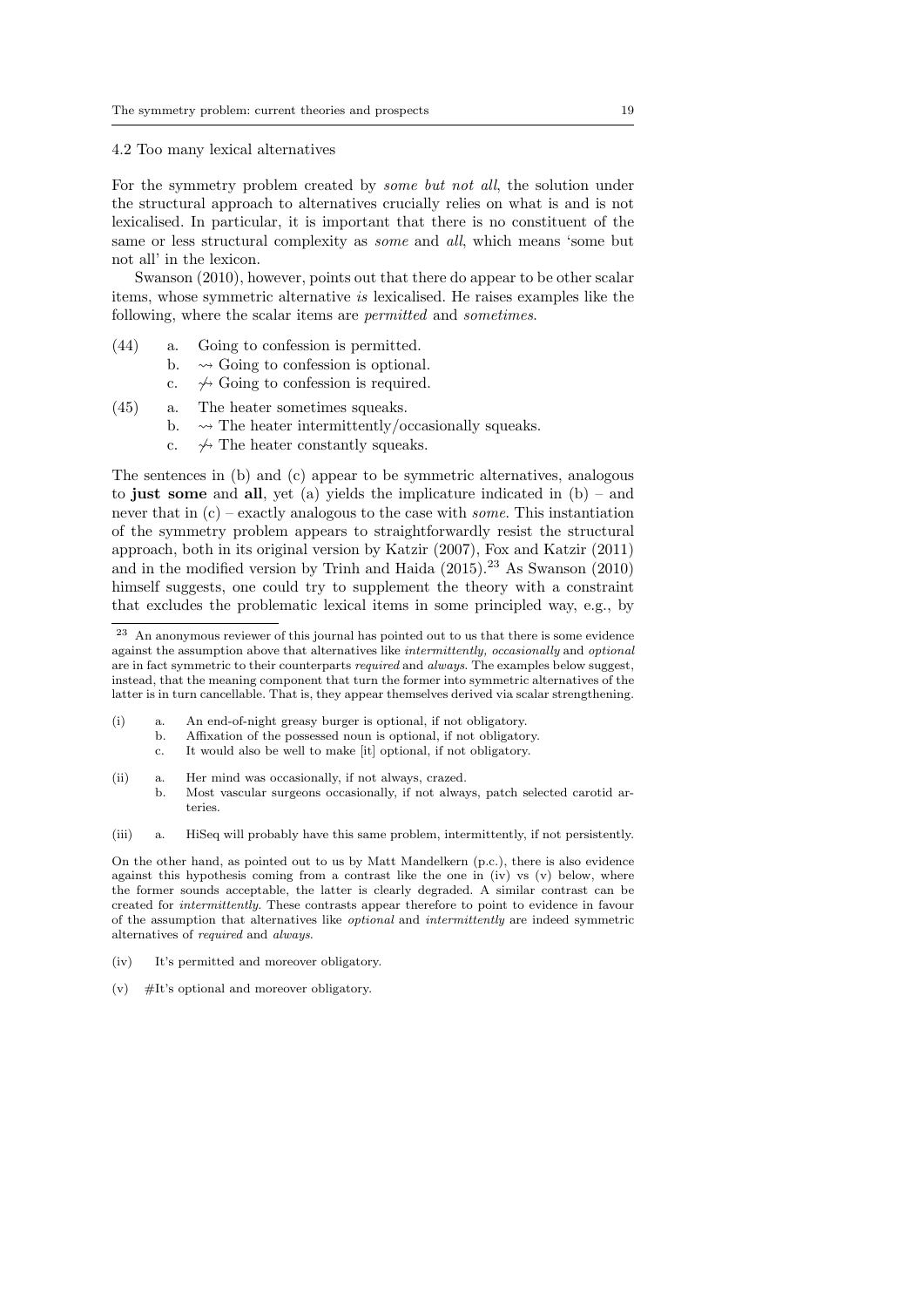resorting to their relative low frequency. However, it appears not obvious to us how to integrate these other factors into the structural approach.

## 5 Alternative approaches

In addition to the structural theory of alternatives, there are two other theories on the market, that we know of, that address the symmetry problem: the Monotonicity Constraint (Horn, 1989, Matsumoto, 1995), and the interaction of informativity and complexity in the Rational Speech-Acts framework proposed by Bergen et al. (2016). The former has been criticised extensively in Katzir 2007, so we refer the reader to that for discussion. In this section, we will sketch the RSA approach and we argue that it is not clear that this approach provides a general solution to the symmetry problem either.

## 5.1 The RSA approach

In a recent paper, Bergen et al. (2016) propose an alternative approach to the symmetry problem, which, they claim, provides a 'straightforward solution' to the problem.<sup>24</sup> In this subsection, we first summarize the gist of the account in relation to the symmetry problem and the cases which it can successfully cover. We will then move to cases, which, as far as we can see, remain problematic for this account. We conclude that the RSA approach, as it stands, does not provide a full solution to the symmetry problem either.

#### 5.1.1 The account: complexity and relative informativeness

Bergen et al. (2016) adopt and extends the Rational Speech-Act (RSA) framework (Frank and Goodman 2012, Goodman and Stuhlmüller 2013). In our discussion, we will not review the details of this approach (which can be found

(vii) ??It rains intermittently everywhere in the Netherlands and in Amsterdam it rains constantly.

Finally, notice that some of the examples above are more convincing than others. For instance, it is unclear that occasionally really has the problematic meaning sometimes but now always: it is unclear whether (vi) is contradictory, as it should be predicted by such meaning. *Intermittently*, on the other hand, appears more convincingly upper bounded: (vii) appears to be contradictory.

<sup>(</sup>vi) All logicians occasionally make errors, and some do so constantly.

We leave further investigation of these examples and the role they play for the structural approach for future research.

<sup>24</sup> Thanks to Noah Goodman and Leon Bergen for discussion on the points in this subsection.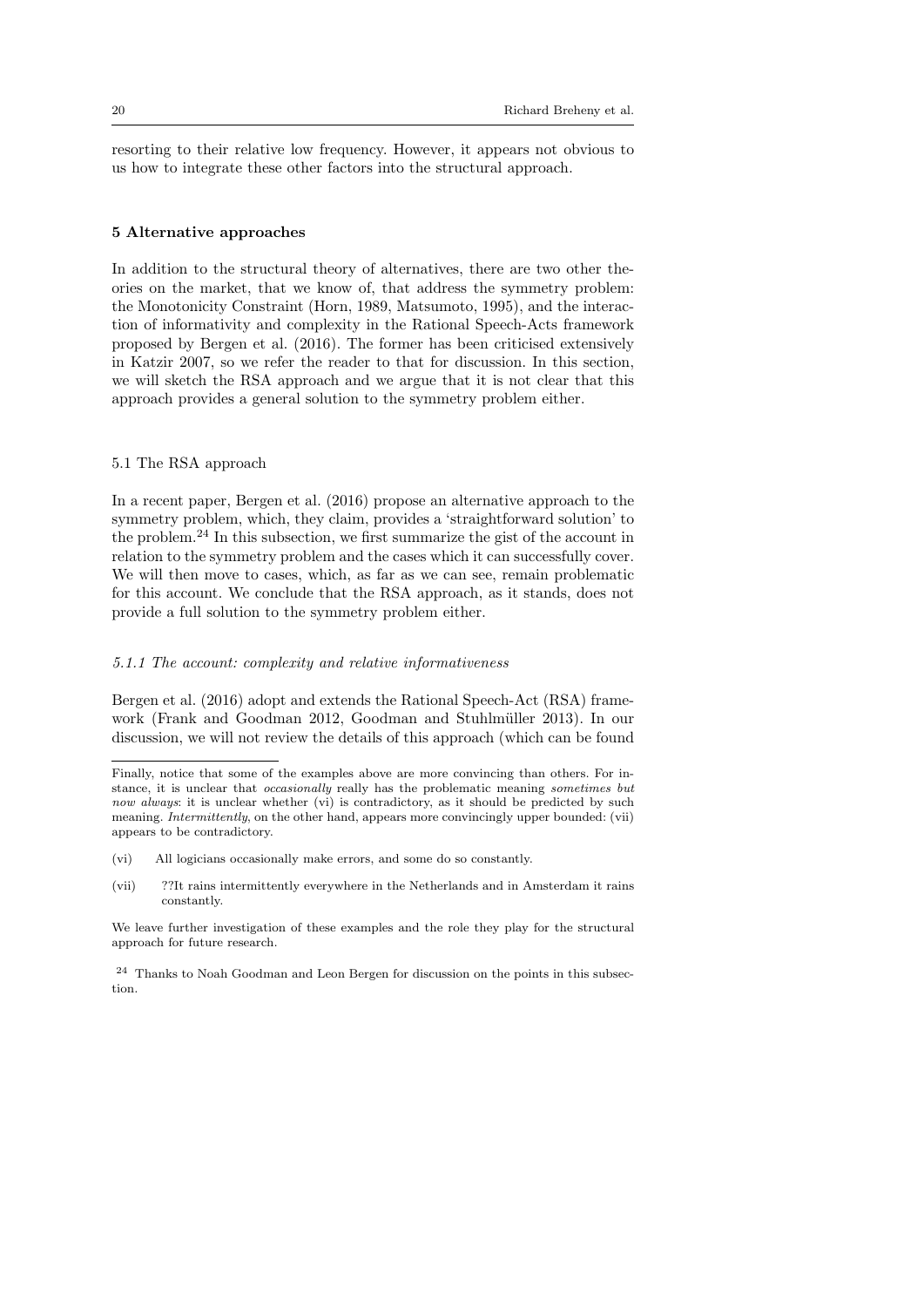in the texts cited) but we focus on the crucial ingredients that play a role in a solution to the symmetry problem.<sup>25</sup>

The following three assumptions are particularly relevant: (i) while there are sets of alternatives for scalar implicature computation, there is no notion of 'scalar' alternative, (ii) complexity has a cost, and (iii) a notion of 'relative' informativity is a factor in deciding among alternatives. Recall that the structural approach uses no real notion of 'scale' and the cost of complexity arises as a by-product of the way the alternative algorithm is defined. Therefore, while the structural and RSA approaches differ on the details of (i) and (ii), they share similarities. It is only with respect to (iii) that the two approaches really differ.

To illustrate the way that the account by Bergen et al. (2016) works, consider  $(46)$  and its set of alternatives  $(47)$ , which, unlike in the structural approach, include both all and just some (or some-but-not-all) alternatives.

- (46) John saw some of the students.
- (47) {John saw all of the students, John saw just some of the students}

Let us partition the space of logical possibilities as worlds in which John met none of the students, John met all of the students and where John met some but not all of the students, indicated respectively as  $\neg \exists$ ,  $\forall$  and  $\exists \land \neg \forall$ . Thus, the informativeness of each alternative in (47) is the same as the other's, and greater than the assertion, some.<sup>26</sup> What makes the difference here is that RSA reasoning turns on the utility of utterances for the speaker and this in turn is affected by both informativeness and cost. In this case, the just some alternative is penalised by complexity when it comes to determining its utility, thus creating a situation where the asserted alternative some has a higher conditional probability in a  $\exists \land \neg \forall$  world than in a  $\forall$  world, due to the lower complexity and thus higher utility of **all**, relative to **some**, in an  $\forall$  world. This in turn gives the hearer reason to conclude that the speaker's observed world is more likely to be an  $\exists \land \neg \forall$  world. Further higher-order iterations of this reasoning strengthen this conclusion.

As we know from above, in the case of indirect scalar implicatures arising from sentences like (48), there is, however, no difference in complexity between the two corresponding symmetric alternatives in  $(49)$ .<sup>27</sup> And therefore in this case complexity cannot be used to break symmetry (and this was in fact one

 $25$  See Bergen et al. 2016 and Goodman and Stuhlmüller 2013 for a more detailed introduction to the RSA approach. For application of this approach to other phenomena see Kao, Bergen and Goodman 2014, Kao, Wu, Bergen and Goodman 2014 and Lassiter and Goodman 2013.

<sup>&</sup>lt;sup>26</sup> This is because while the latter is true in both  $\exists \wedge \neg \forall$  and  $\forall$  worlds, all is only true in ∀ worlds, while just some only in ∃ ∧ ¬∀ ones.

<sup>27</sup> And one can also consider the problematic alternative John saw some students to be less complex than the other, John saw none of the students. This depends from whether we consider the latter alternative to be decomposed as John didn't see some of the students and whether we consider syntactic structure to be part of the notion of complexity (as opposed to just utterance length as measure in number of words). While there are compelling arguments for the decomposition of none as in not some (see Sauerland 2000 among many others), this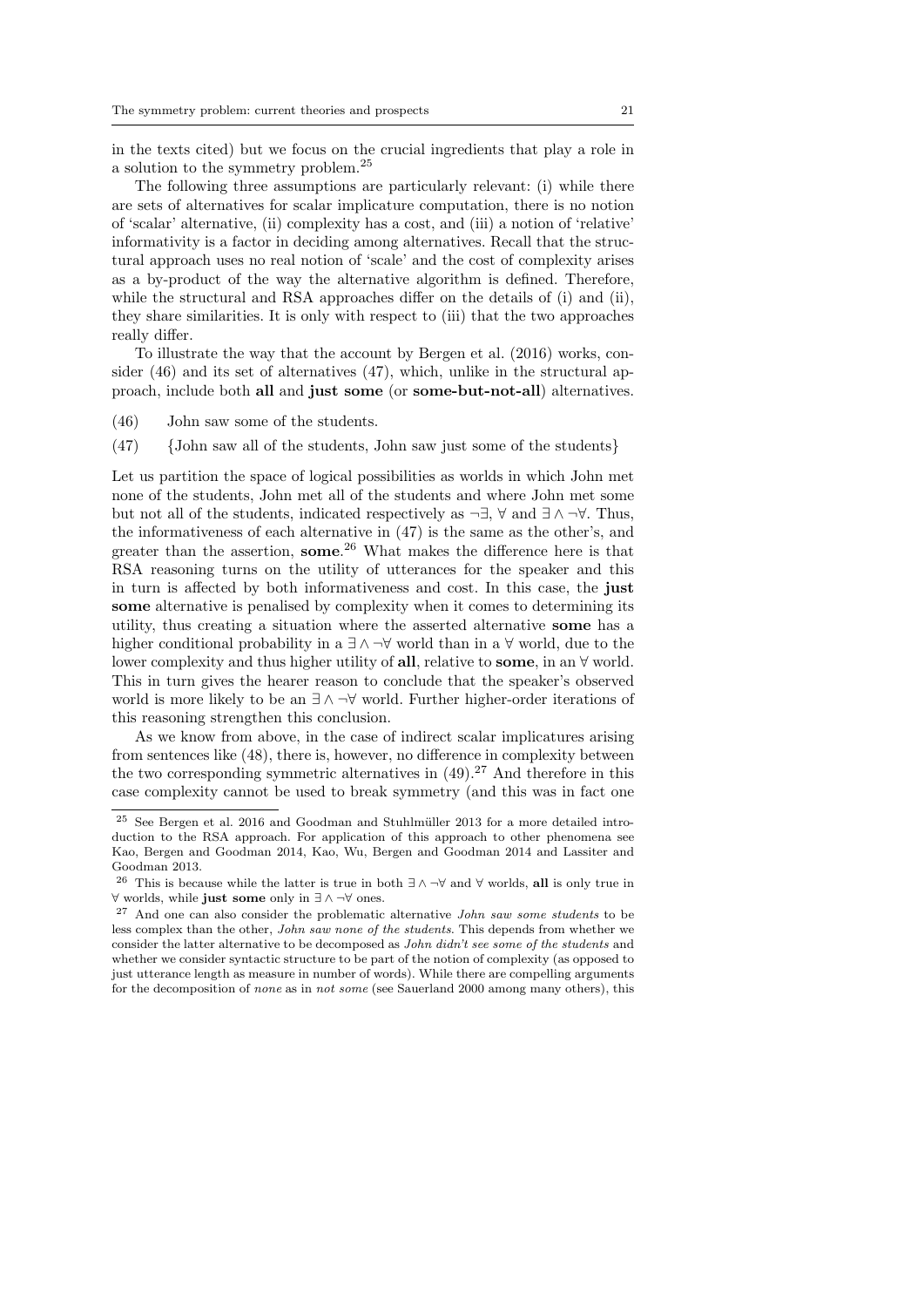of the problematic cases for the structural account by Fox and Katzir (2011), which required the addition of Atomicity by Trinh and Haida (2015)).

- (48) John didn't see all of the students.
- (49) {John saw some of the students, John saw none of the students}

While it cannot rely on complexity for the case of (48), the RSA approach can, however, exploit the other ingredient mentioned above, namely relative informativeness, to create an asymmetry between the two alternatives. To illustrate, consider a partition of the space of possibilities again as in  $\{\neg \exists, \forall,$ ∃∧¬∀}. Here we have a situation where the unwanted some alternative is not more complex than the none alternative, which we would want to negate to obtain the intuitively correct inference. Therefore complexity cannot be what breaks symmetry. Instead, it is the relative uninformativeness of some vis a vis not all when compared to that of none vis a vis not all that makes the difference. This creates a situation where the conditional probability of not all for the speaker in ∃ ∧ ¬∀ worlds becomes greater than in ¬∃ ones. In virtue of this, the hearer can conclude that it is more likely that the speaker has observed a  $\exists \wedge \neg \forall$  situation than a  $\neg \exists$ , when they heard **not all**. Again, further iterations of this reasoning strengthens this conclusion.

Finally, the approach makes also good predictions in the other problematic case for the structural approach coming from sentences like (50), which, as discussed, intuitively gives rise to the inference that the glass is not empty.

- (50) The glass is not full.
- $(51)$  {The glass is not empty, The glass is empty}

To illustrate, consider the alternatives of (50) in (51), and assume a partition of the logical space in which either the glass is empty, it is neither full nor empty, or it is full:  ${EmPTY \rightarrow EMPTY \rightarrow FULL}$ . Given these assumptions, the two alternatives differ in informativeness, with not empty being true in both FULL and  $\neg$ EMPTY  $\land \neg$ FULL worlds, while **empty** only being true in empty worlds. And, in addition, not empty is clearly more complex than empty. This creates a situation in which not empty is less likely to be used to communicate ¬full∧¬empty than empty is used to communicate empty. And again, this is the reason why the listener will correctly conclude that the speaker wanted to communicate  $\neg$ FULL  $\land \neg$ EMPTY rather than EMPTY when using not full.

In sum, the RSA approach, by combining a notion of complexity with one of relative informativity, can account for the cases of direct and indirect scalar implicatures, as well as the case of gradable adjectives under negation in (50). There are, however, a number of problems we can see for this approach, to which we turn in the next subsection.

is certainly not an assumption that Bergen et al. (2016) have to make, and they do not appear to be making it, so we will put it aside here.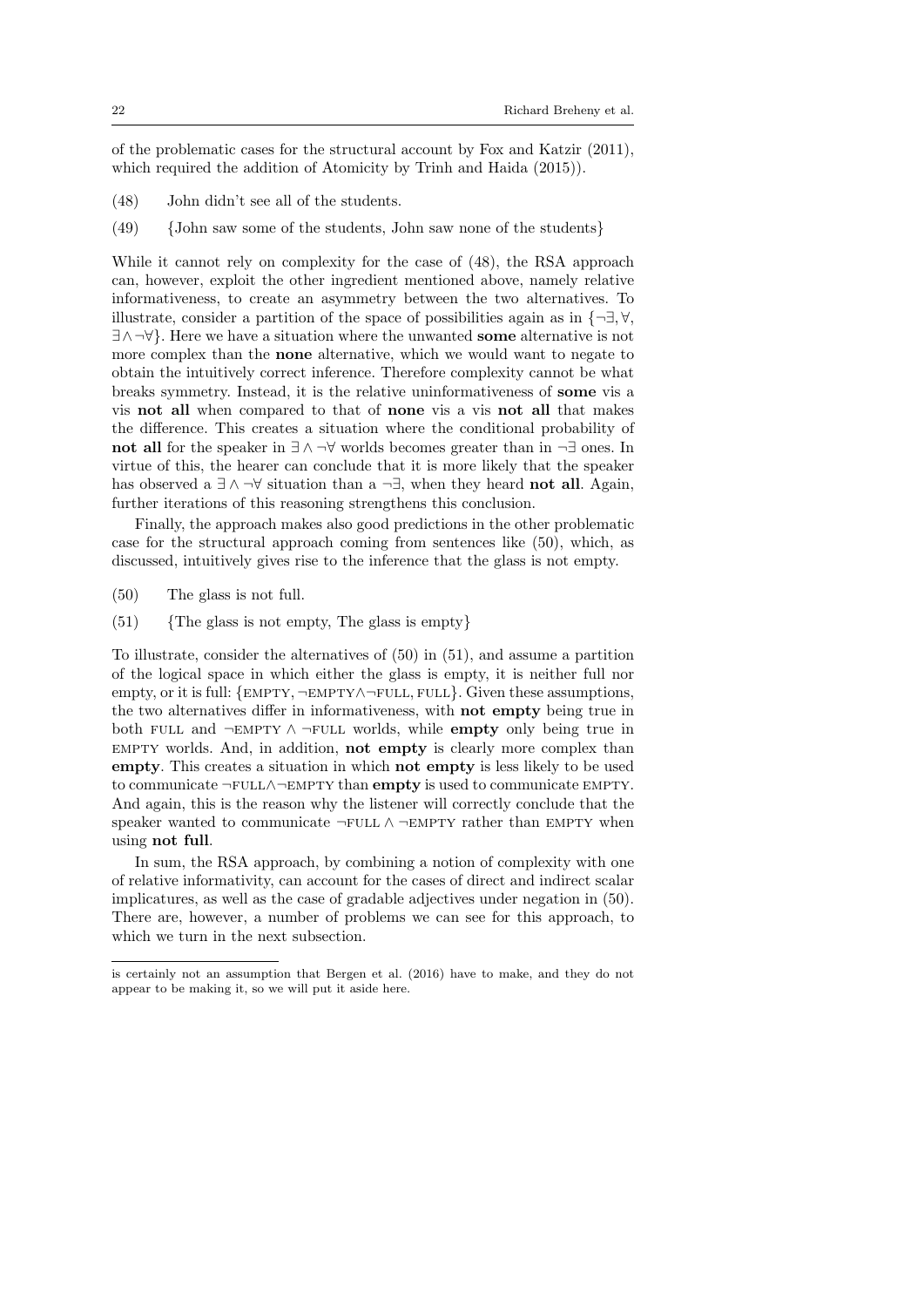#### 5.1.2 Problematic cases

Starting from a general consideration, Bergen et al. (2016), unlike Fox and Katzir (2011), do not provide a general theory of alternatives and instead leave it vague how these sets of alternatives are chosen. As they say, they assume that the relevant sets of alternatives are selected on a 'case by case' basis and, in general, their approach 'allows arbitrary sets of grammatical utterances to be considered as alternatives' (Bergen et al., 2016:p.14). If this is the case, however, they would have to provide a way in which the arbitrary sets of alternatives chosen do not include the 'wrong' symmetric alternative to the exclusion of the other, giving rise, therefore, to unattested inferences.<sup>28</sup>

That is to say, if the model really allows for arbitrary sets of alternatives, what is it that prevents us from choosing the alternatives in  $(52)$  for  $(46)$ , which presumably would incorrectly predict the inference from (46) that John saw all of the students? And similarly, what prevents (48) to only have the alternatives in (53), incorrectly predicting the inference that John saw none of the students?<sup>29</sup>

- (52) {John saw just some of the students}
- (53) {John saw some of the students}

On the other hand, the RSA approach can derive the attested scalar implicatures, while allowing symmetric alternatives among the possible alternative utterance the speaker might have used. This provides suggestive evidence that 'every grammatical sentence in a language can be considered as an alternative during pragmatic reasoning.' (Bergen et al. 2016:p.10). It seems to us unrealistic to suppose that conversational participants always reason over all possible alternative utterances, relative to a space of possible observed states of affairs. But if this can indeed be maintained, then the problem above would not arise.

Regardless of this more general consideration about the choice of the alternative sets, we think there are more specific issues with the RSA account of the symmetry problem. The general shape of the problematic cases that we discuss below is the following. If we take a step back to see how the RSA model can deal with the three cases discussed, we see that unwanted alternatives do not impact on the reasoning process to the extent that they have a lower utility vis a vis the assertion, when compared to the utility of the attested alternative vis a vis the assertion. More concretely, the approach was successful with the cases above because the symmetry between alternatives was broken either by complexity, or relative informativity, or a combination of both. Thus, if we find cases where the symmetric alternatives have comparable relative utility

<sup>28</sup> Recall that this problem was avoided by the structural approach by adopting a notion of relevance and the closure condition in (8).

<sup>&</sup>lt;sup>29</sup> They could assume that the reasoning apply only to alternatives that are made salient in the context. But then, it is unclear even what makes, all apparently automatically salient when some is uttered, even where just some has been made salient by the previous utterance, as discussed above in footnote 7 and extensively in Fox and Katzir 2011.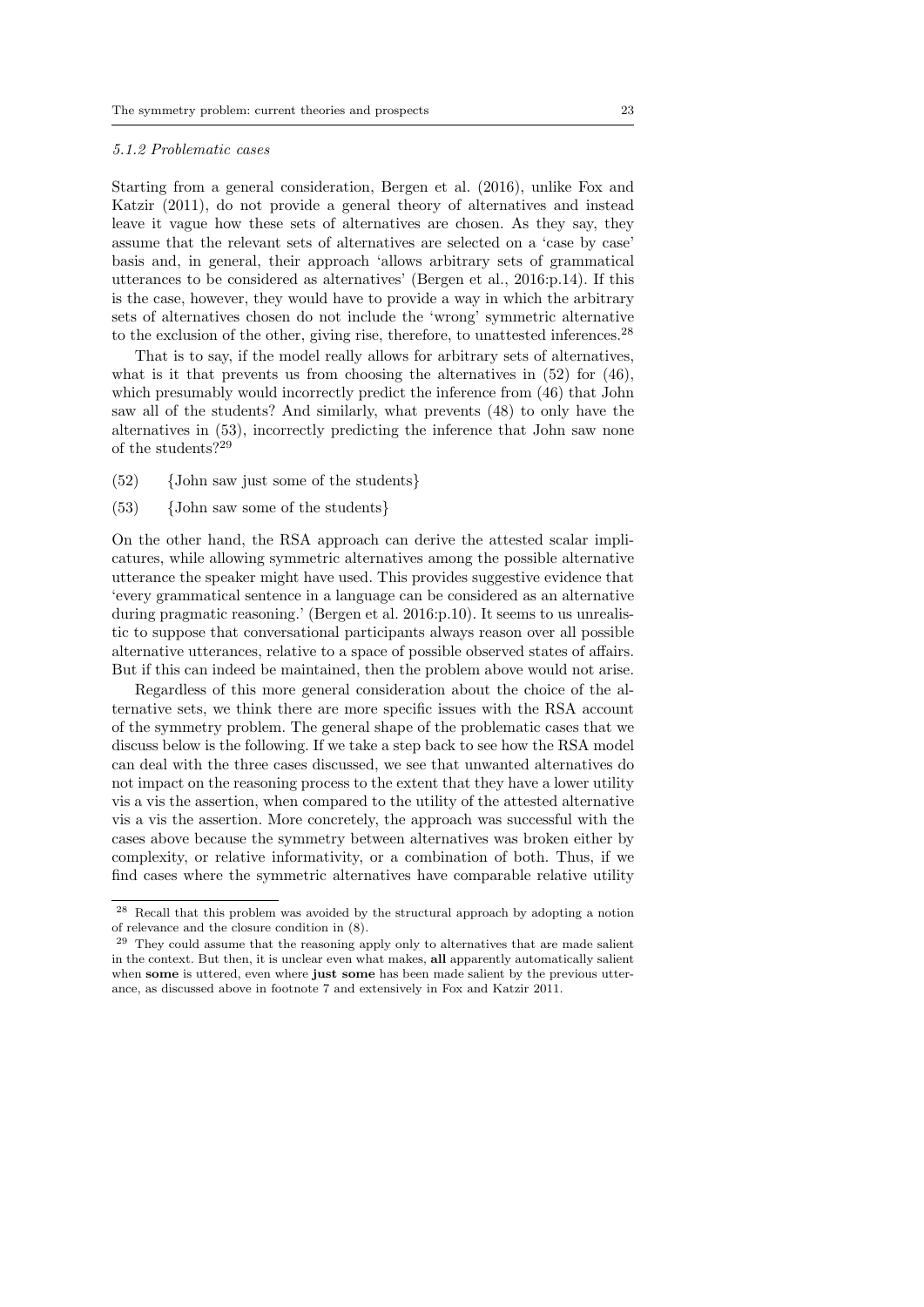both with respect to complexity and relative informativity, we should expect symmetry again.

To make this idea more concrete, suppose for a moment that, just some in (46) was no more costly than the alternatives some and all. In that case, the presence of just some as an alternative would impact on the conditional probability that the speaker would use just some in a  $\exists \land \neg \forall$  situation to the same extent that the presence of all would in an ∀ situation. Leaving the hearer unable to infer which state holds, whether it is  $\exists \wedge \neg \forall$  or  $\forall$ . Of course the problem in this case does not arise precisely because just some is more complex than all. Below, however, we discuss three cases where the set of alternatives creates this kind of symmetry situation.

First, consider an utterance of (48) in a context in which it is relevant whether John saw many of the students. In such a case, we intuitively conclude from (48) that John saw many of the students. Let us consider a model then where the alternatives are as in (54) and consider the space of possibilities, {¬∃, ∃ ∧ ¬many, many ∧ ¬∀, ∀}:

(54) {John saw some of the students, John saw many of the students, John didn't see many of the students, John saw none of the students, John saw all of the students}

Here is a model where the unwanted alternative, many, has equal, (if not higher) relative utility vis a vis the assertion in MANY  $\land \neg \forall$  situations, when compared to **not many**, vis a vis the assertion in  $\exists \land \neg$ MANY situations. This means that the hearer could not decide whether it is more likely that the speaker intended to convey a MANY  $\land \neg \forall$  interpretation than a  $\exists \land \neg$ MANY one. Thereby the hearer would not be able to conclude that the intended interpretation was that John saw many but not all of the students.

In the same way, Bergen et al. (2016) makes incorrect predictions for the original case by Trinh and Haida (2015) repeated in (55), where the alternatives are also symmetric in terms informativity (e.g. Bill run and didn't smoke and Bill run and smoked). If anything, given that the latter is less complex, they predict the opposite inference of what is in fact attested.

(55) Bill ran and didn't smoke. John ran.  $\rightsquigarrow$  John smoked

In addition, while we saw that the RSA approach makes correct predictions for the adjective case in (50), it doesn't account for the fact we observed above that other adjectives, repeated below, do not give rise to the corresponding inferences. This is because for the same reason from (50) this approach correctly predicts the inference that the glass is not empty, it would incorrectly predict the inferences below.

(56) a. This neighbourhood is not safe.  $\rightarrow$  This neighbourhood is not dangerous.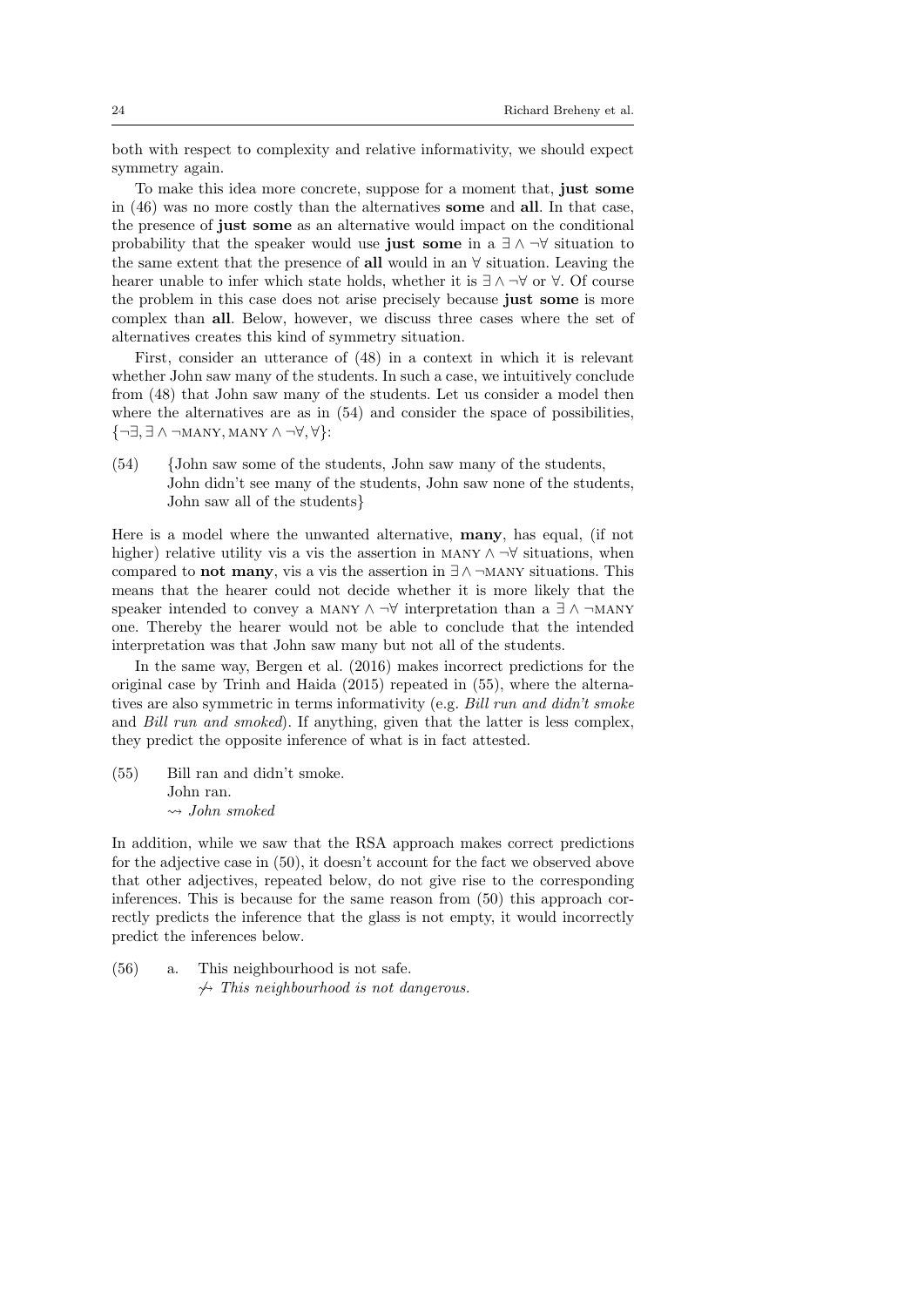|                | b. John is not tall.                   |
|----------------|----------------------------------------|
|                | $\rightsquigarrow$ John is not small.  |
| $\mathbf{c}$ . | The glass is not transparent.          |
|                | $\rightarrow$ The glass is not opaque. |

Finally, notice that the RSA approach in principle also has a problem with the cases by Swanson that we discussed in section 4.2 above. That is, for a sentence like (57) we would have to consider the alternatives in (58) and, in the same way as for the structural approach, *intermittently* is not more complex than always in any obvious way, therefore we cannot appeal to complexity to break the symmetry here. This approach can however appeal to a notion of frequency as part of what counts as 'costly' in an utterance and this would make the intermittently alternative more costly and therefore break the symmetry in the desired way.<sup>30</sup> In other words, the RSA approach, like the structural one, needs to appeal to factors other than linguistic complexity to account for cases like (57), but there is arguably more scope within a framework that relies on cost rather than simply complexity to do so.

- (57) The heater often squeaks
- (58) {The heater always squeaks, the heater intermittently squeaks}

In sum, the RSA approach provides an interesting perspective on the symmetry problem, in particular by combining a notion of complexity with a notion of relative informativity in order to constraint the alternatives for implicature computation. As we sketched above, however, as the proposals stand, it does not provide a full solution to the symmetry problem

Before closing this section, let us briefly consider the option of integrating the notion of relative informativity from the RSA approach into the structural approach of Katzir (2007), Fox and Katzir (2011). That is to say, adding to the latter the condition that symmetry can also be broken by informativity in the sense above. Putting aside the issue as to whether this addition would be more stipulative than explanatory, the resulting account would do better than both the structural approach alone and the RSA approach alone. It would have no problem with the simple indirect scalar implicature case in  $(48)$  and no problem with the gradable adjective case in (50). Still, this version of the structural approach would have problems with Trinh and Haida's original and modified cases and the case of intermediate indirect scalar implicatures in (48) with alternatives like (54). Adding this notion of informativity, therefore, is not enough to solve all the various problematic cases discussed above.<sup>31</sup>

 $^{30}\,$  And in fact there is some evidence in the literature that less frequent words are harder to retrieve (Forster and Chambers 1973, Levelt 1989 among others), which could support this idea of treating them as costly.

<sup>31</sup> See also fn.10 for a different way of modifying the structural approach by adding a notion of informativity.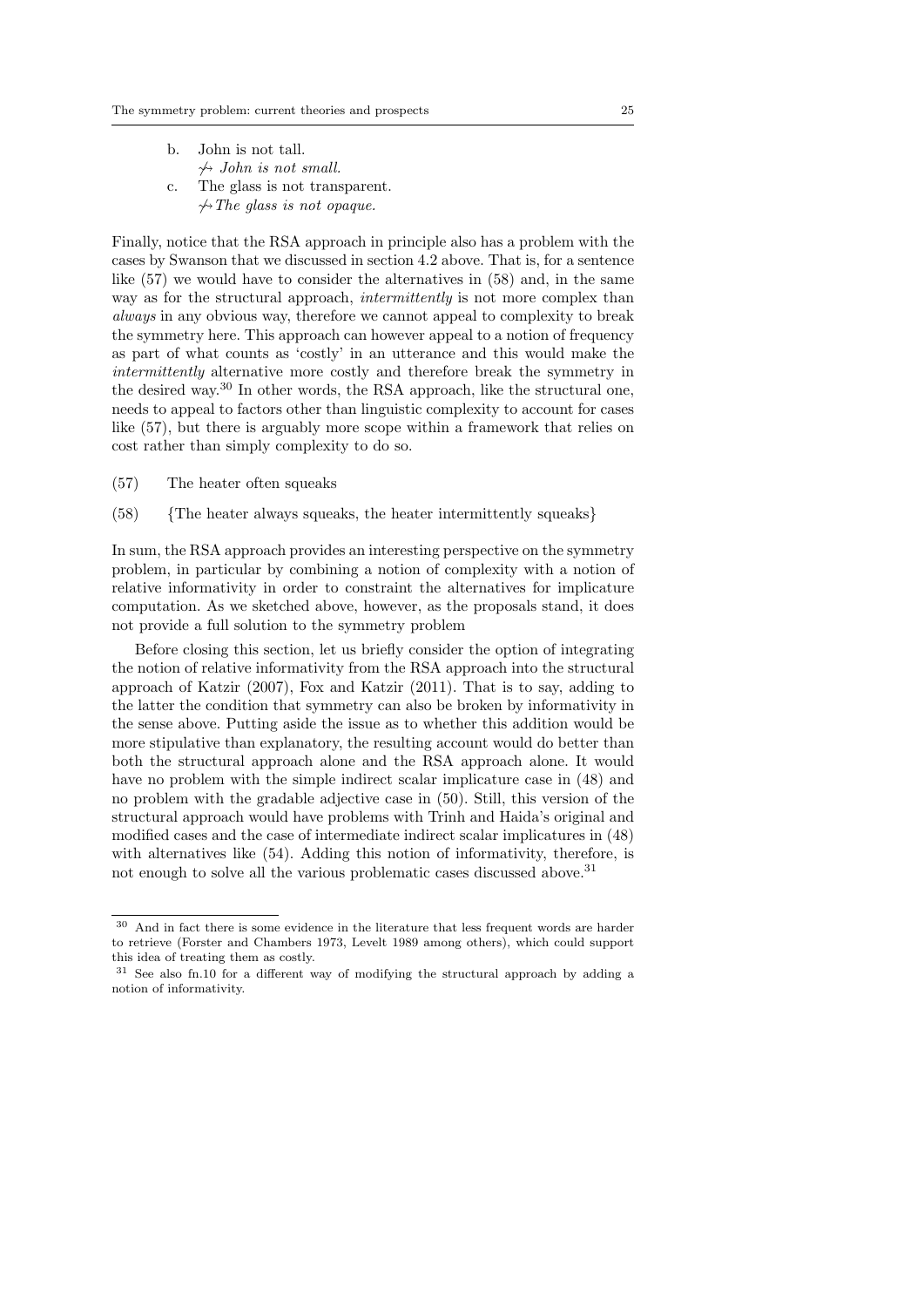## 6 Concluding Remarks

The structural approach to alternatives advocated by (Katzir, 2007, Fox and Katzir, 2011) is arguably the most developed and systematic accounts of the symmetry problem that is available in the current literature. We argued that while it successfully accounts for certain instantiations of the symmetry problem, it does not handle others. In particular, we discussed three problems: the problem of indirect and particularised scalar implicatures, the problem of too few lexical alternatives, and the problem of too many lexical alternatives. We argued that the Atomicity Constraint by Trinh and Haida (2015) does not constitute a general solution to the first problem. Moreover, such a constraint has little to say about the other problems. Therefore, we concluded that the structural approach, in its current form, does not fully solve the symmetry problem. We also considered briefly the RSA approach by Bergen et al. (2016). As we discussed, however, this approach also appear not to solve a variety of the problematic cases we discussed for the structural approach.

In sum, while we think that a lot of progress has been made on theories of alternatives for scalar implicatures, since the idea in Gazdar that 'scales are in some sense given to us' (Gazdar 1979:p.58), the problematic cases above indicates that the symmetry problem still remains as an important open challenge for such theories.

#### References

- Bartsch, R. and Vennemann, T.: 1975, The grammar of adjectives and comparison, Linguistische Berichte 20, 19–32.
- Bergen, L., Levy, R. and Goodman, N.: 2016, Pragmatic reasoning through semantic inference, Semantics and Pragmatics 9(20).
- Chemla, E. and Spector, B.: 2011, Experimental evidence for embedded scalar implicatures, Journal of Semantics 28(3), 359–400.
- Chierchia, G., Fox, D. and Spector, B.: 2012, Scalar implicature as a grammatical phenomenon, in C. Maienborn, K. von Heusinger and P. Portner (eds), Semantics: An International Handbook of Natural Language Meaning, de Gruyter, Berlin, pp. 2297–2331.
- Crnic, Luka, L., Chemla, E. and Fox, D.: 2015, Scalar implicatures of embedded disjunction, Natural Language Semantics 23(4), 271–305.
- Fine, K.: to appear, Truth-maker semantics, Blackwell Philosophy of Language Handbook.
- Forster, K. and Chambers, S.: 1973, Lexical access and naming time, Journal of Verbal Learning and Verbal Behavior, 12, 627–635.
- Fox, D.: 2007, Free choice and the theory of scalar implicatures, in U. Sauerland and P. Stateva (eds), Presupposition and Implicature in Compositional Semantics, Palgrave, pp. 71–120.
- Fox, D. and Katzir, R.: 2011, On the characterization of alternatives, Natural Language Semantics  $19(1)$ , 87-107.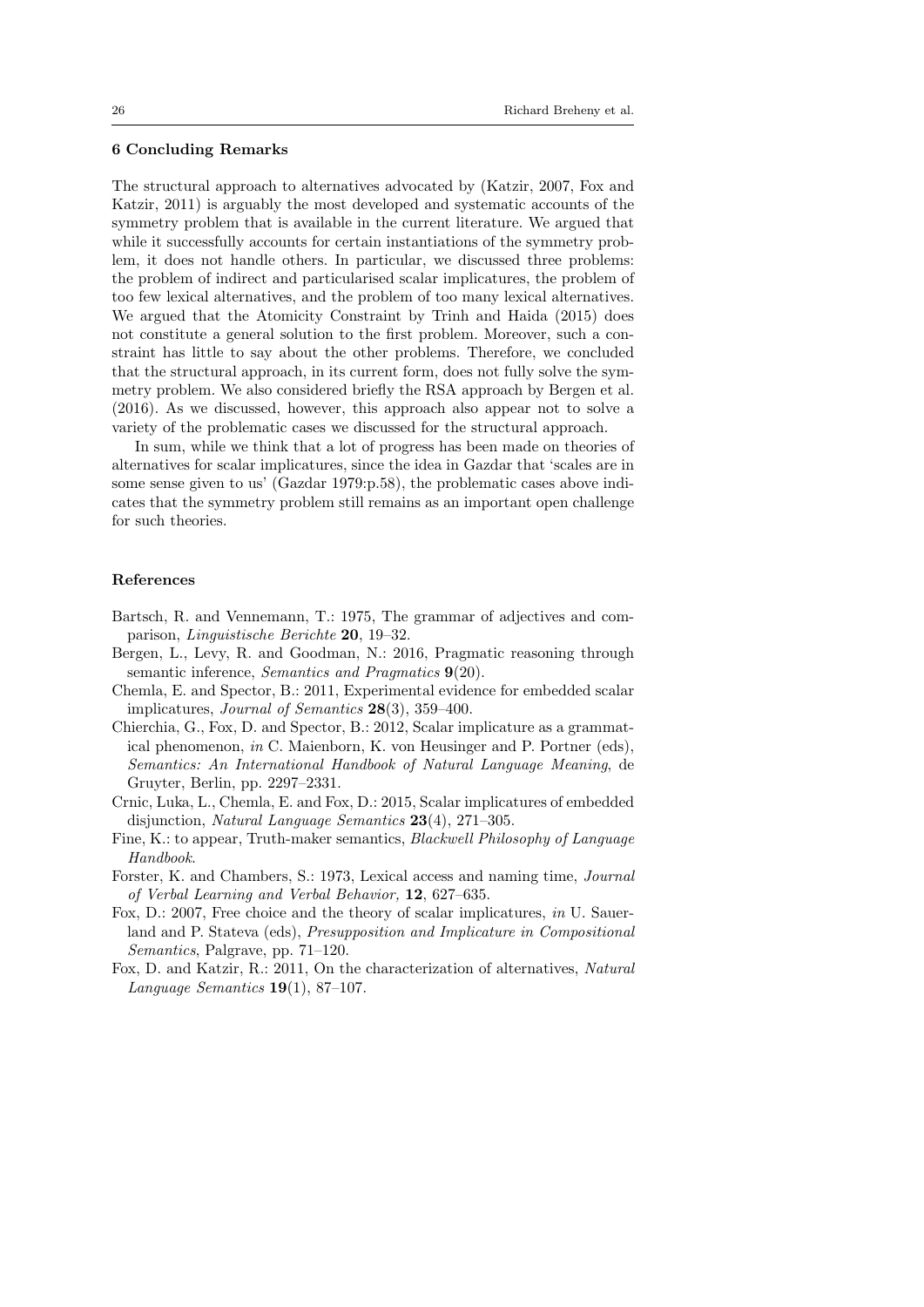- Frank, M. and Goodman, N.: 2012, Predicting pragmatic reasoning in language games, Science 336(6084), 998–998.
- Gazdar, G.: 1979, Pragmatics: Implicature, Presupposition and Logical Form, Academic Press, New York.
- Goodman, N. and Stuhlmüller, A.: 2013, Knowledge and implicature: Modeling language understanding as social cognition, Topics in cognitive science 5(173–184).

Hirschberg, J. B.: 1991, A Theory of Scalar Implicature, Garland, New York.

- Horn, L.: 1972, On the Semantic Properties of Logical Operators in English, PhD thesis, UCLA.
- Horn, L.: 1989, A Natural History of Negation, University of Chicago Press, Chicago.
- Kao, J., Bergen, L. and Goodman, N.: 2014, Formalizing the pragmatics of metaphor understanding, Proceedings of the annual meeting of the cognitive science society 36.
- Kao, J., Wu, J., Bergen, L. and Goodman, N.: 2014, Nonliteral understanding of number words, Proceedings of the National Academy of Sciences 111(33), 12002–12007.
- Katzir, R.: 2007, Structurally-defined alternatives, Linguistics and Philosophy 30(6), 669–690.
- Katzir, R.: 2014, On the roles of markedness and contradiction in the use of alternatives, in S. Pistoia-Reda (ed.), semantics, pragmatics and the case of scalar implicatures, Palgrave, pp. 40–71.
- Kennedy, C.: 1999, Projecting the Adjective: The Syntax and Semantics of Gradability and Comparison, Garland Press, New York.
- Kennedy, C.: 2007, Vagueness and grammar: the semantics of relative and absolute gradable adjectives, Linguistics and Philosophy 30, 1–45.
- Kroch, A.: 1972, Lexical and inferred meanings for some time adverbs, Quarterly Progress Report of the Research Laboratory of Electronics, number 104, MIT.
- Lassiter, D. and Goodman, N.: 2013, Context, scale structure, and statistics in the interpretation of positive-form adjectives, Proceedings of SALT 23, pp. 587–610.
- Levelt, W.: 1989, Speaking: From intention to articulation, MIT press, Cambridge, MA.
- Matsumoto, Y.: 1995, The conversational condition on Horn scales, Linguistics and Philosophy  $18(1)$ ,  $21-60$ .
- McNally, L.: 2011, The relative role of property type and scale structure in explaining the behavior of gradable adjectives, in R. Nouwen, R. van Rooij, U. Sauerland and H.-C. Schmitz (eds), Vagueness in Communication, Springer, pp. 151–168.
- Romoli, J.: 2013, A problem for the structural characterization of alternatives, Snippets 27, 14–15.
- Sauerland, U.: 2000, No 'no': on the crosslinguistic absence of a determiner 'no', Proceedings of the Tsukuba Workshop on Determiners and Quantification, Tsukuba University, Tsukuba, Japan.